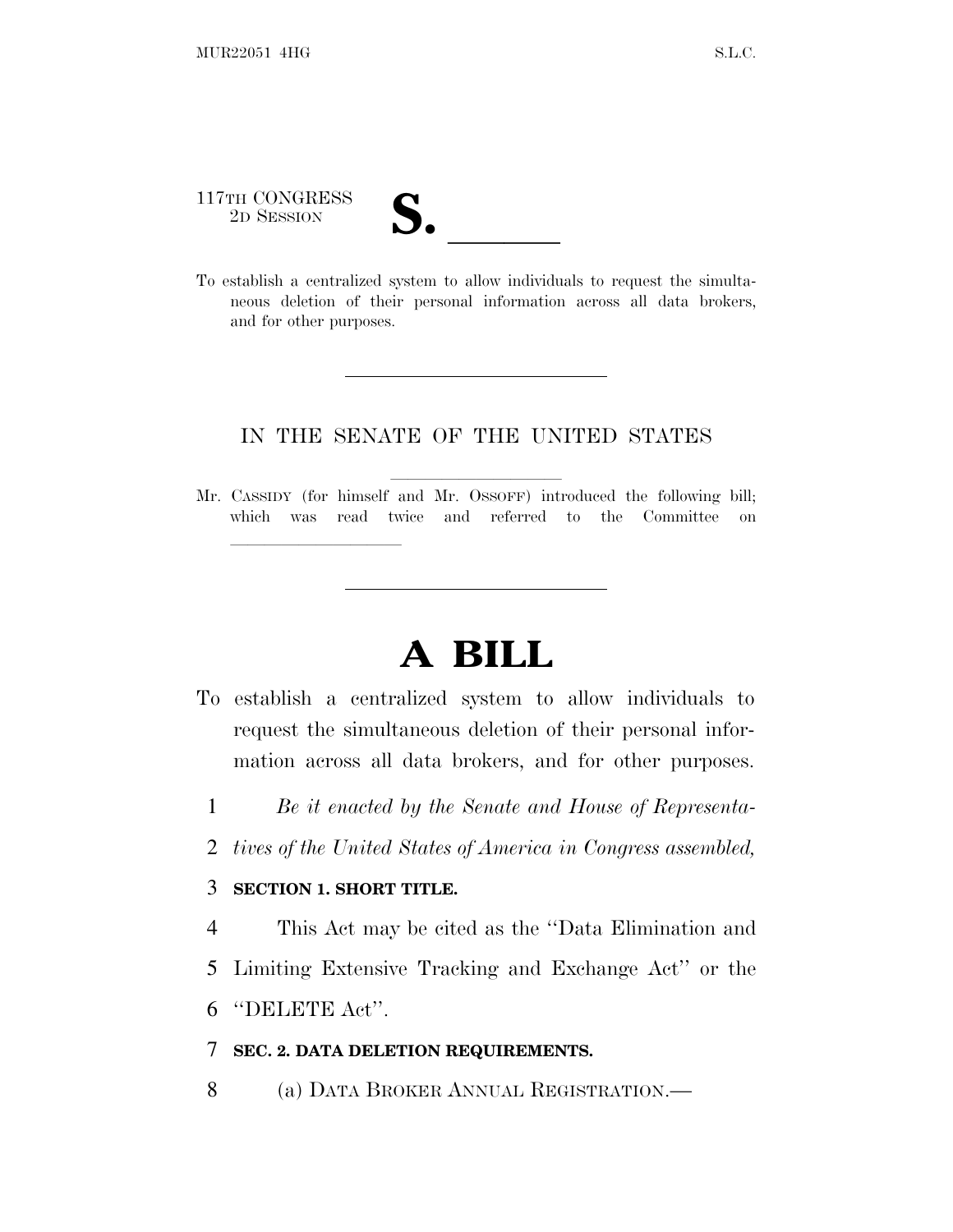| $\mathbf{1}$   | $(1)$ IN GENERAL.—Not later than 1 year after         |
|----------------|-------------------------------------------------------|
| $\overline{2}$ | the date of enactment of this section, the Commis-    |
| 3              | sion shall promulgate regulations to require any data |
| $\overline{4}$ | broker to-                                            |
| 5              | $(A)$ not later than 18 months after the              |
| 6              | date of enactment of this section, and annually       |
| 7              | thereafter, register with the Commission; and         |
| 8              | (B) provide the following information with            |
| 9              | such registration:                                    |
| 10             | (i) The name and primary physical,                    |
| 11             | email, and uniform resource locator (URL)             |
| 12             | addresses of the data broker.                         |
| 13             | (ii) If the data broker permits an indi-              |
| 14             | vidual to opt out of the data broker's col-           |
| 15             | lection or use of personal information, cer-          |
| 16             | tain sales of such information, or its data-          |
| 17             | bases—                                                |
| 18             | (I) the method for requesting an                      |
| 19             | opt-out;                                              |
| 20             | (II) any limitations on the type                      |
| 21             | of data collection, uses, or sales for                |
| 22             | which an individual may opt-out; and                  |
| 23             | (III) whether the data broker                         |
| 24             | permits an individual to authorize a                  |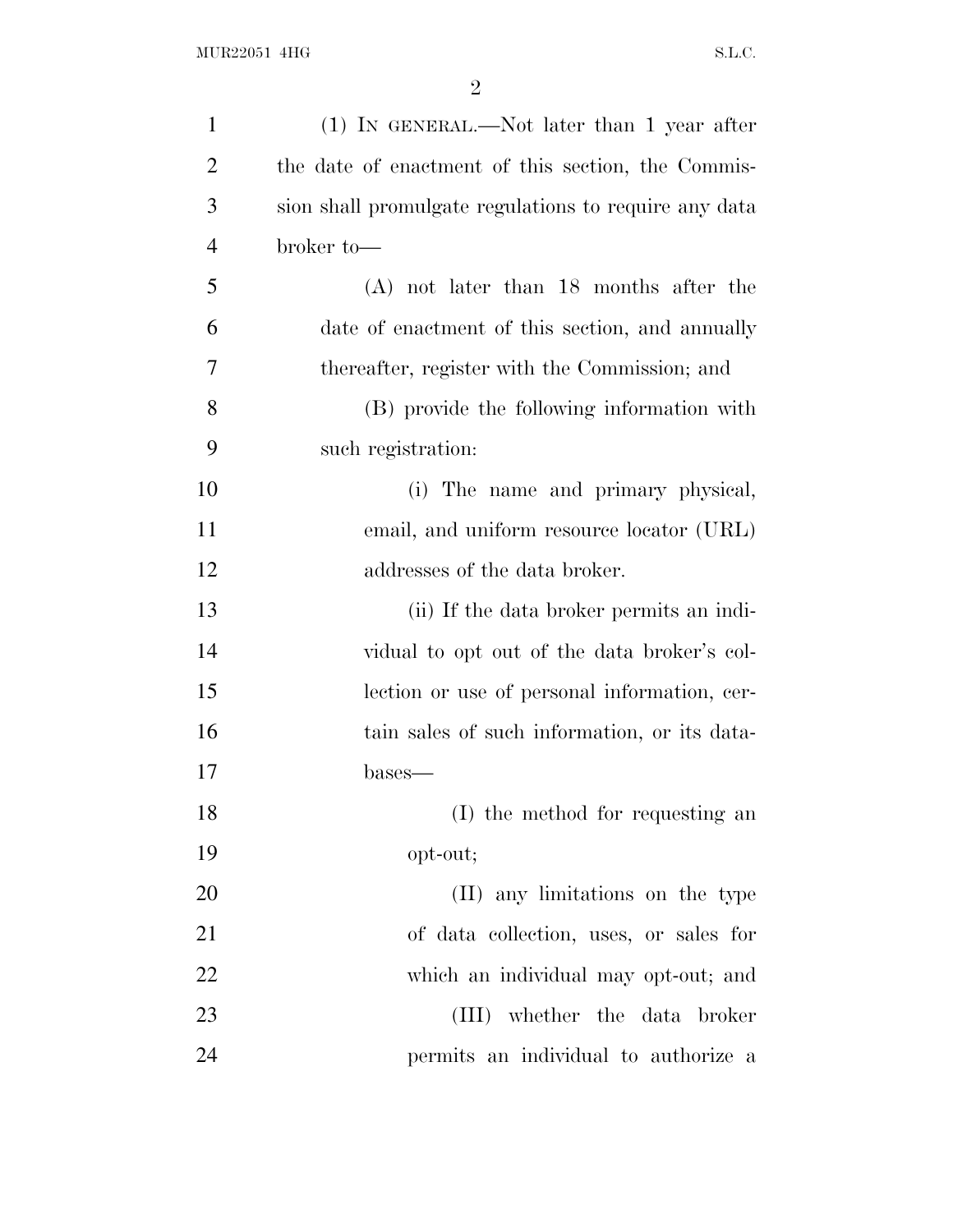| $\mathbf{1}$   | third party to perform the opt-out on        |
|----------------|----------------------------------------------|
| $\overline{2}$ | the individual's behalf.                     |
| 3              | (iii) A response to a standardized           |
| $\overline{4}$ | form (as issued by the Commission) speci-    |
| 5              | fying the types of information the data      |
| 6              | broker collects or obtains and the sources   |
| $\overline{7}$ | from which the data broker obtains data.     |
| 8              | (iv) A statement as to whether the           |
| 9              | data broker implements a credentialing       |
| 10             | process and, if so, a description of that    |
| 11             | process.                                     |
| 12             | (v) Any additional information or ex-        |
| 13             | planation the data broker chooses to pro-    |
| 14             | vide concerning its data collection prac-    |
| 15             | tices.                                       |
| 16             | (vi) Any other information determined        |
| 17             | appropriate by the Commission.               |
| 18             | (2) PUBLIC AVAILABILITY.—                    |
| 19             | (A) IN GENERAL.—The Commission shall         |
| 20             | make the information described in paragraph  |
| 21             | (1) publicly available in a downloadable and |
| 22             | machine-readable format, except in the event |
| 23             | that the Commission—                         |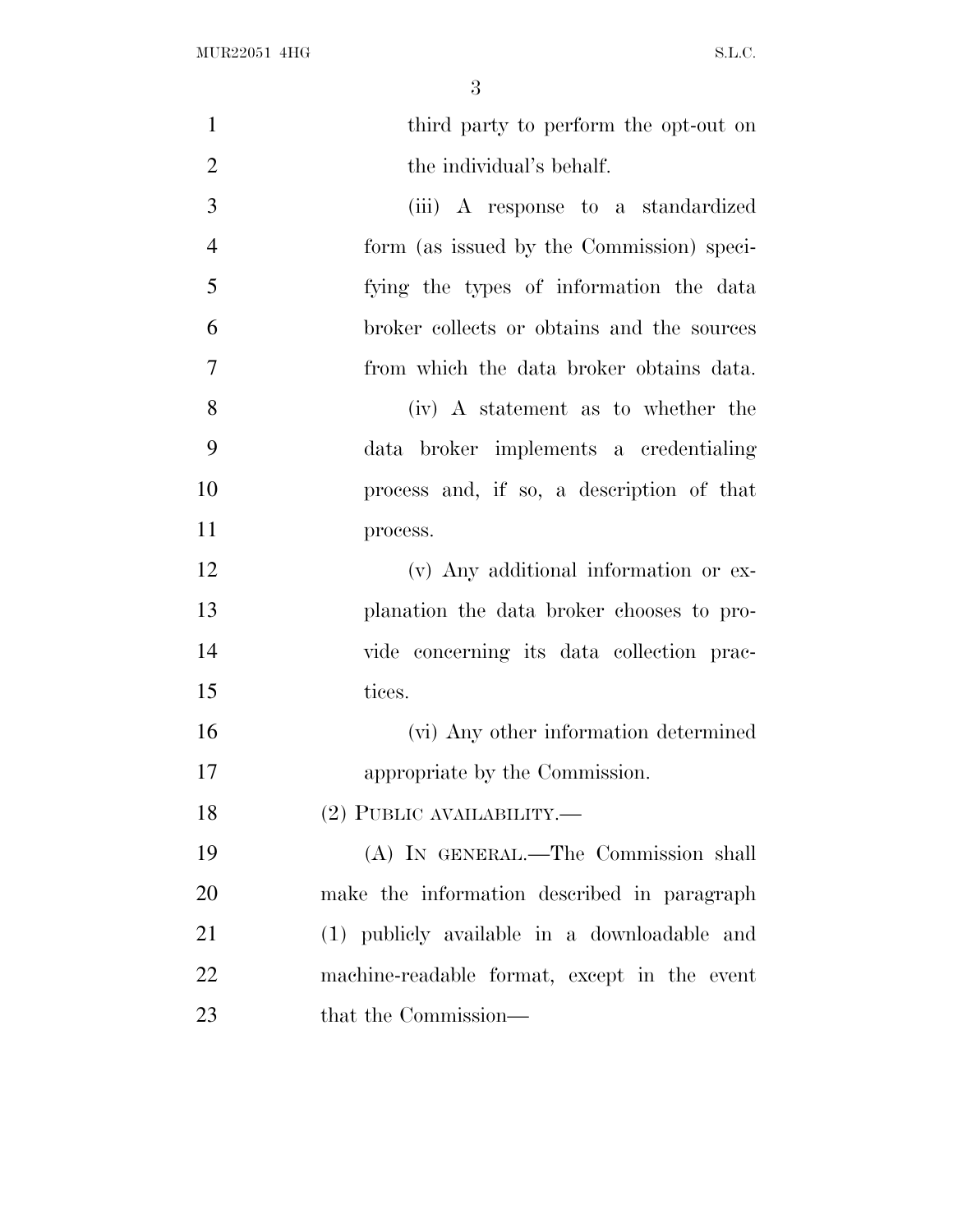| $\mathbf{1}$   | (i) determines that the risk of making           |
|----------------|--------------------------------------------------|
| $\overline{2}$ | such information available is not in the in-     |
| 3              | terest of public safety or welfare; and          |
| 4              | (ii) provides a justification for such           |
| 5              | determination.                                   |
| 6              | (B) DISCLAIMER.—The Commission shall             |
| 7              | include on the website of the Commission a dis-  |
| 8              | claimer that—                                    |
| 9              | (i) the Commission cannot confirm                |
| 10             | the accuracy of the responses provided by        |
| 11             | the data brokers in the registration de-         |
| 12             | scribed in paragraph (1); and                    |
| 13             | (ii) individuals may contact such data           |
| 14             | brokers at their own risk.                       |
| 15             | (b) CENTRALIZED DATA DELETION SYSTEM.—           |
| 16             | (1) ESTABLISHMENT.-                              |
| 17             | $(A)$ In GENERAL.—Not later than 1 year          |
| 18             | after the date of enactment of this section, the |
| 19             | Commission shall promulgate regulations to es-   |
| 20             | tablish a centralized system that—               |
| 21             | (i) implements and maintains reason-             |
| 22             | able security procedures and practices (in-      |
| 23             | cluding administrative, physical, and tech-      |
| 24             | nical safeguards) appropriate to the nature      |
| 25             | of the information and the purposes for          |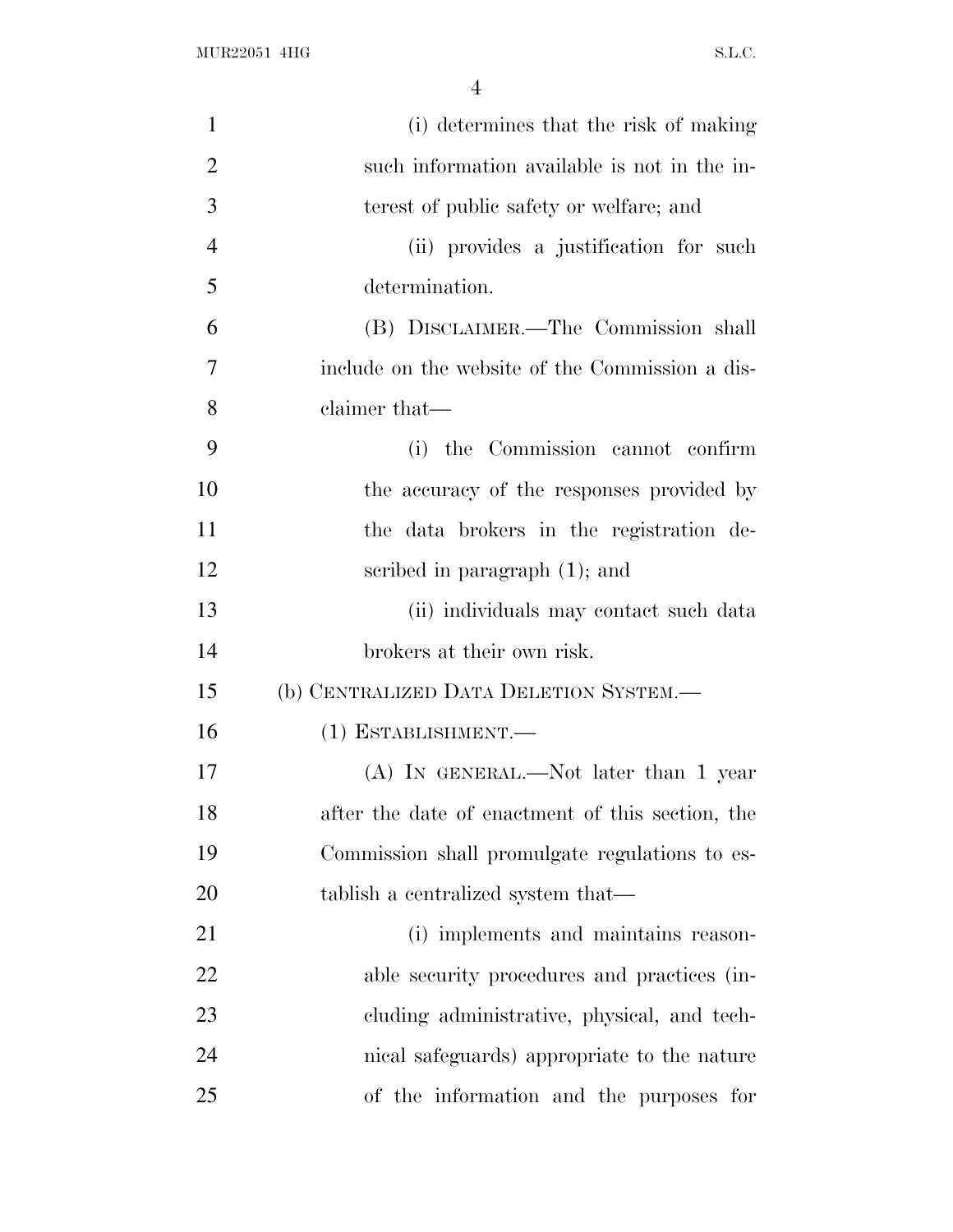| $\mathbf{1}$   | which the personal information will be         |
|----------------|------------------------------------------------|
| $\overline{2}$ | used, to protect individuals' personal infor-  |
| 3              | mation from unauthorized use, disclosure,      |
| $\overline{4}$ | access, destruction, or modification; and      |
| 5              | (ii) allows an individual, through a           |
| 6              | single submission, to request that every       |
| 7              | data broker who is registered under sub-       |
| 8              | section (a) and who maintains any per-         |
| 9              | sistent identifiers (as described in subpara-  |
| 10             | $graph$ $(B)(iii)$ delete any personal infor-  |
| 11             | mation related to such individual held by      |
| 12             | such data broker or affiliated legal entity    |
| 13             | of the data broker.                            |
| 14             | (B) REQUIREMENTS.—The centralized sys-         |
| 15             | tem established in subparagraph (A) shall meet |
| 16             | the following requirements:                    |
| 17             | (i) Subject to the regulations promul-         |
| 18             | gated in accordance with paragraph             |
| 19             | $(2)(B)(ii)$ , the centralized system shall    |
| 20             | allow an individual to request the deletion    |
| 21             | of all personal information related to such    |
| 22             | individual through a single deletion re-       |
| 23             | quest.                                         |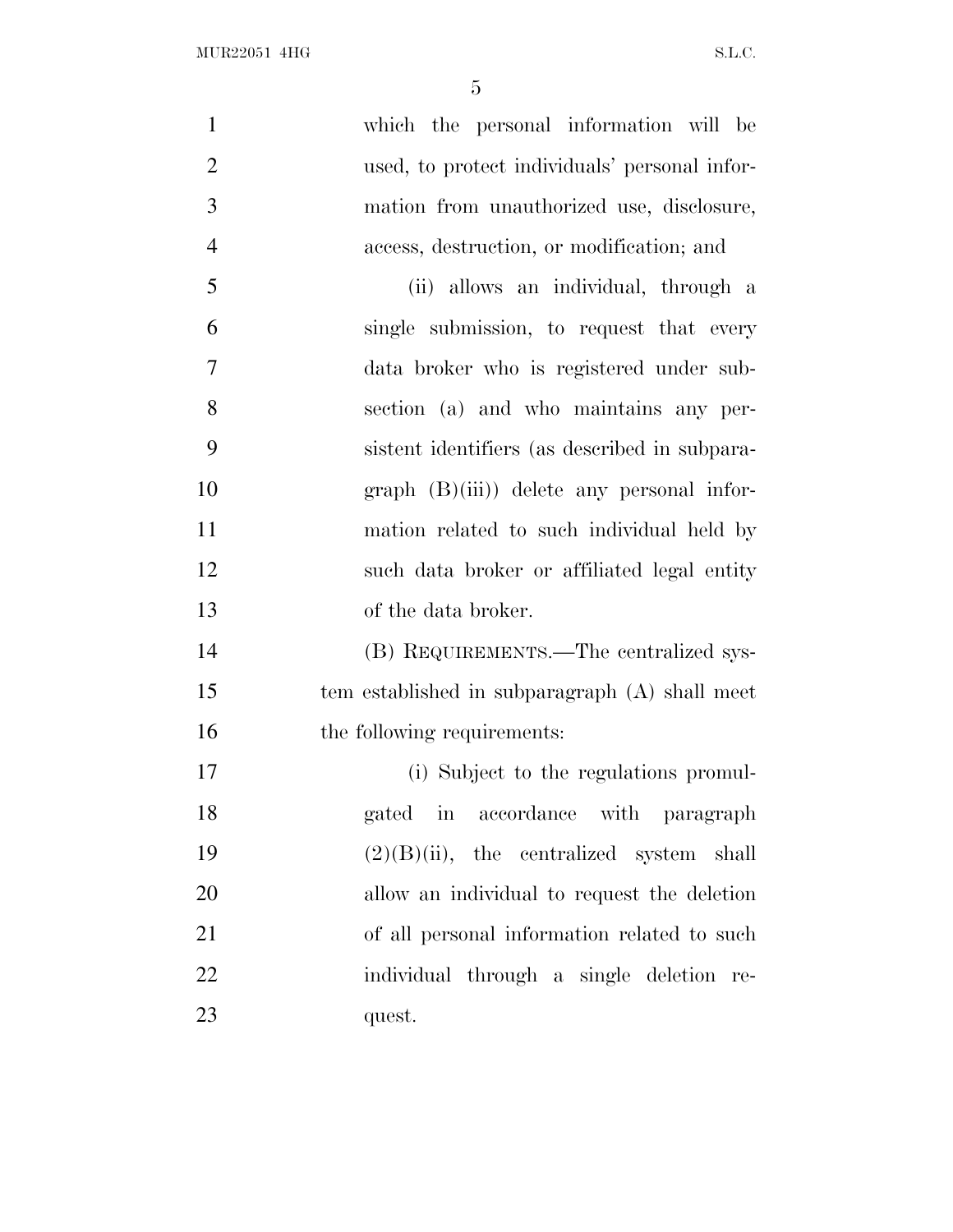| $\mathbf{1}$   | (ii) The centralized system shall pro-      |
|----------------|---------------------------------------------|
| $\overline{2}$ | vide a standardized form to allow an indi-  |
| 3              | vidual to make such request.                |
| $\overline{4}$ | (iii) Such standardized form shall in-      |
| 5              | clude the individual's email, phone number, |
| 6              | physical address, and any other persistent  |
| 7              | identifier determined by the Commission to  |
| 8              | aid in the deletion request.                |
| 9              | (iv) The centralized system shall auto-     |
| 10             | matically hash all submitted information    |
| 11             | and allow the Commission to maintain        |
| 12             | independent hashed registries of each type  |
| 13             | of information obtained through such form.  |
| 14             | (v) The centralized system shall only       |
| 15             | permit data brokers who are registered      |
| 16             | with the Commission to submit hashed        |
| 17             | queries to the independent hashed reg-      |
| 18             | istries described in clause (iv).           |
| 19             | (vi) The centralized system shall allow     |
| 20             | an individual to make such request using    |
| 21             | an internet website operated by the Com-    |
| 22             | mission.                                    |
| 23             | (vii) The centralized system shall not      |
| 24             | charge the individual to make such re-      |
| 25             | quest.                                      |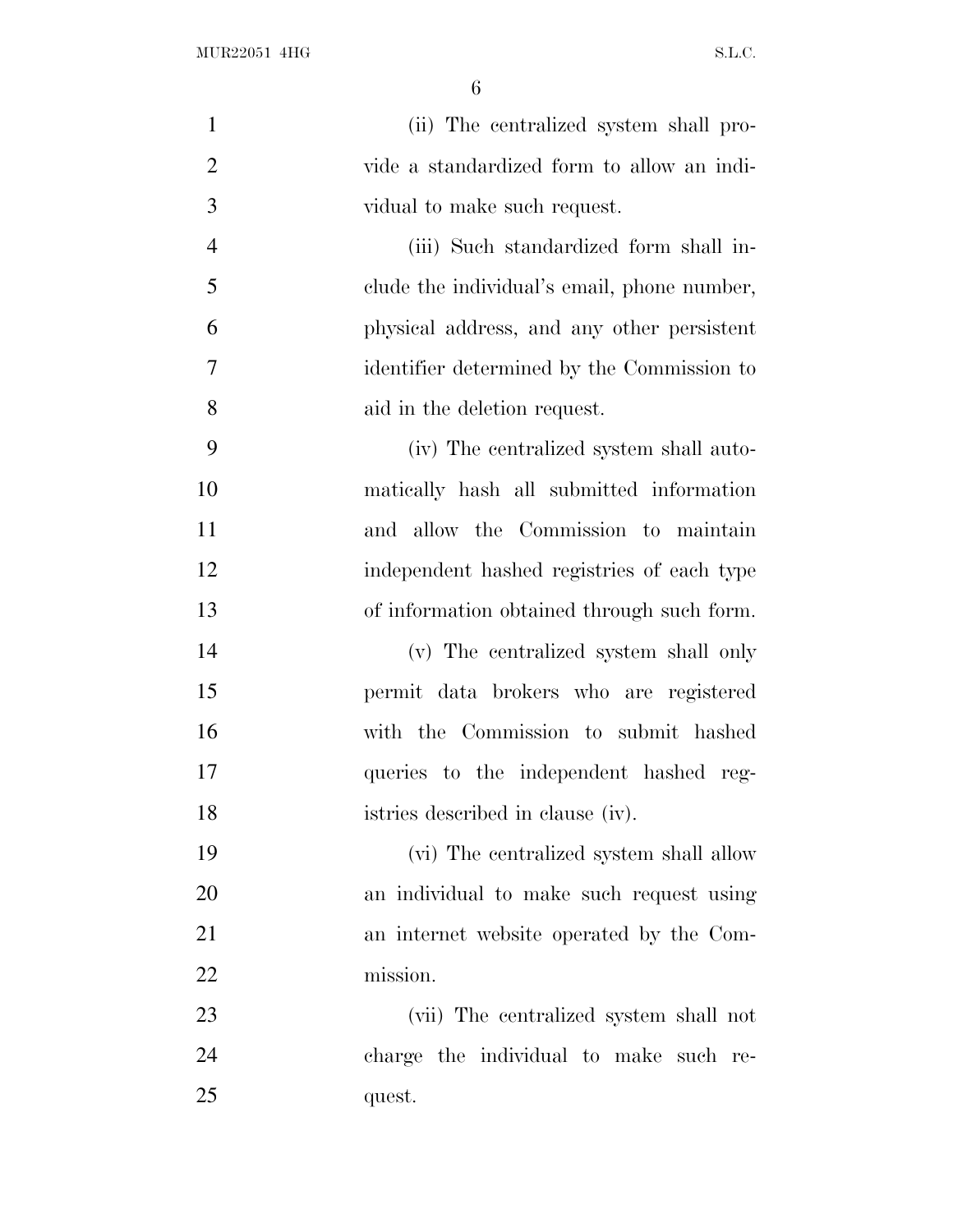| $\mathbf{1}$   | (viii) The centralized system shall           |
|----------------|-----------------------------------------------|
| $\overline{2}$ | automatically delete any individual data      |
| 3              | field stored in the system once such data     |
| $\overline{4}$ | field has been stored in the centralized sys- |
| 5              | tem for 2 years. The Commission shall in-     |
| 6              | form the individual of this automatic dele-   |
| 7              | tion period when the individual makes a       |
| 8              | deletion request. Beginning 4 years after     |
| 9              | the date of enactment of this Act, the        |
| 10             | Commission may promulgate rules to ad-        |
| 11             | just such retention period or enable auto-    |
| 12             | matic renewal of requests if it determines    |
| 13             | that such adjustment or automatic renewal     |
| 14             | would better protect individual privacy or    |
| 15             | the public interest.                          |
| 16             | (C) TRANSITION.—                              |
| 17             | (i) IN GENERAL.—Not later than 8              |
| 18             | months after the effective date of the regu-  |
| 19             | lations promulgated under subparagraph        |
| 20             | $(A)$ , each data broker shall—               |
| 21             | $(I)$ not less than once every 31             |
| 22             | days, access the hashed registries            |
| 23             | maintained by the Commission as de-           |
| 24             | scribed in subparagraph $(B)(iv)$ ; and       |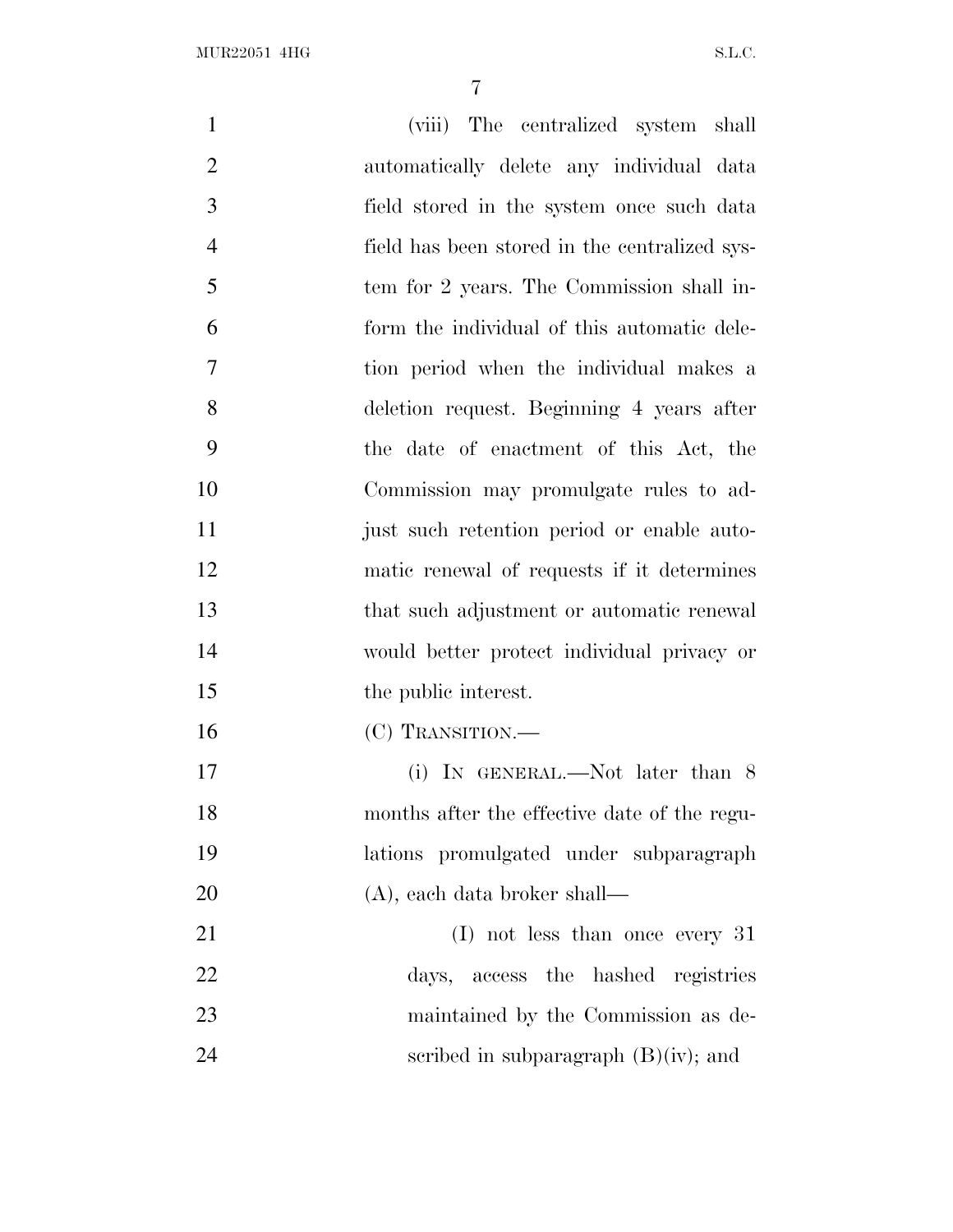| $\mathbf{1}$   | (II) process any deletion request             |
|----------------|-----------------------------------------------|
| $\overline{2}$ | associated with a match between such          |
| 3              | hashed registries and the records of          |
| $\overline{4}$ | the data broker.                              |
| 5              | (ii) FTC GUIDANCE.—Not later than             |
| 6              | 6 months after the effective date of the      |
| 7              | regulations promulgated under subpara-        |
| 8              | graph (A), the Commission shall publish       |
| 9              | guidance on the process and standards to      |
| 10             | which a data broker must adhere in car-       |
| 11             | rying out clause (i).                         |
| 12             | $(2)$ DELETION.—                              |
| 13             | (A) INFORMATION DELETION.                     |
| 14             | (i) IN GENERAL.—Subject to clause             |
| 15             | (ii), not later than 31 days after accessing  |
| 16             | the hashed registries described in para-      |
| 17             | graph $(1)(B)(iv)$ , a data broker and any    |
| 18             | associated legal entity shall delete all per- |
| 19             | sonal information in its possession related   |
| 20             | to the individual making the request. Im-     |
| 21             | mediately following the deletion, the data    |
| 22             | broker shall send an affirmative represen-    |
| 23             | tation to the Commission with the number      |
| 24             | of records deleted pursuant to each match     |
| 25             | with a value in the hashed registries.        |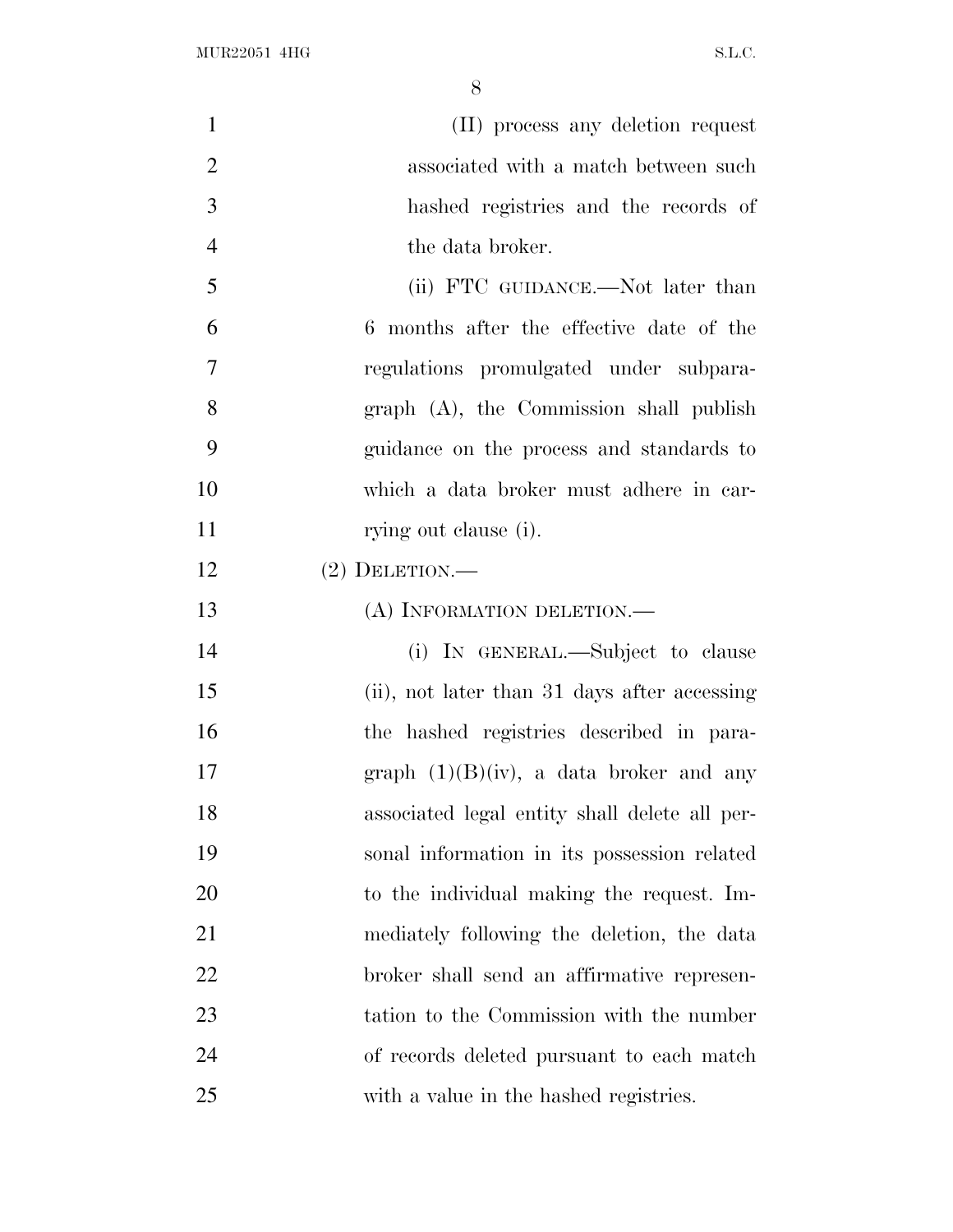| $\mathbf{1}$   | (ii) EXCLUSIONS.—In carrying out            |
|----------------|---------------------------------------------|
| $\overline{2}$ | clause (i), a data broker may retain, where |
| 3              | required, the following information:        |
| $\overline{4}$ | (I) Any personal information that           |
| 5              | is processed or maintained solely as        |
| 6              | part of human subjects research con-        |
| $\overline{7}$ | ducted in compliance with any legal         |
| 8              | requirements for the protection of          |
| 9              | human subjects.                             |
| 10             | (II) Any personal information               |
| 11             | necessary to comply with a warrant,         |
| 12             | subpoena, court order, rule, or other       |
| 13             | applicable law.                             |
| 14             | (III) Any personal information              |
| 15             | related to the suppression list de-         |
| 16             | scribed in subparagraph $(B)(ii)$ .         |
| 17             | (IV) Any information necessary              |
| 18             | for an activity described in subsection     |
| 19             | $(e)(3)(B)$ , provided that the retained    |
| 20             | information is used solely for any          |
| 21             | such activity.                              |
| 22             | (iii) USE OF INFORMATION.—Any per-          |
| 23             | sonal information excluded under clause     |
| 24             | (ii) may only be used for the purpose de-   |
| 25             | scribed in the applicable subclause<br>of   |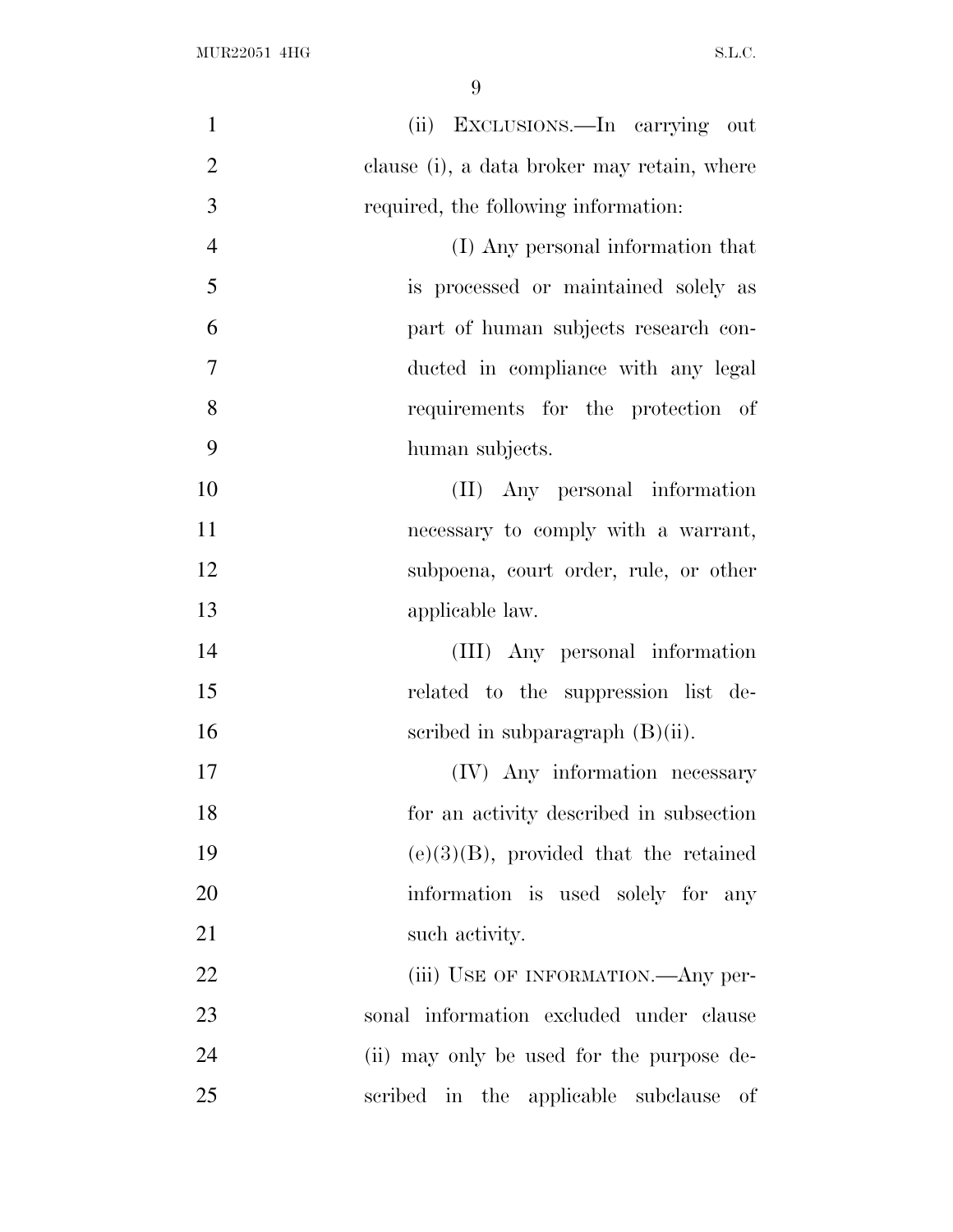| $\mathbf{1}$   | clause (ii), and may not be used for any      |
|----------------|-----------------------------------------------|
| $\overline{2}$ | other purpose, including marketing pur-       |
| 3              | poses.                                        |
| $\overline{4}$ | (B) DO NOT TRACK LIST; SUPPRESSION            |
| 5              | LIST.                                         |
| 6              | (i) DO NOT TRACK LIST.—Not later              |
| 7              | than 18 months after the date of enact-       |
| 8              | ment of this section, the Commission shall    |
| 9              | promulgate regulations to prohibit any        |
| 10             | data broker registered under subsection (a)   |
| 11             | from collecting or retaining personal infor-  |
| 12             | mation on any individual who has sub-         |
| 13             | mitted a deletion request through the cen-    |
| 14             | tralized system established in paragraph      |
| 15             | $(1)(A)$ , unless such data collection is re- |
| 16             | quested by the individual.                    |
| 17             | (ii) SUPPRESSION LIST.—Not later              |
| 18             | than 18 months after the date of enact-       |
| 19             | ment of this section, the Commission shall    |
| 20             | promulgate regulations to ensure that—        |
| 21             | (I) any individual who submits a              |
| 22             | deletion request through the central-         |
| 23             | ized system established in paragraph          |
| 24             | $(1)$ shall be included on the Do Not         |
| 25             | Track list described in clause (i); and       |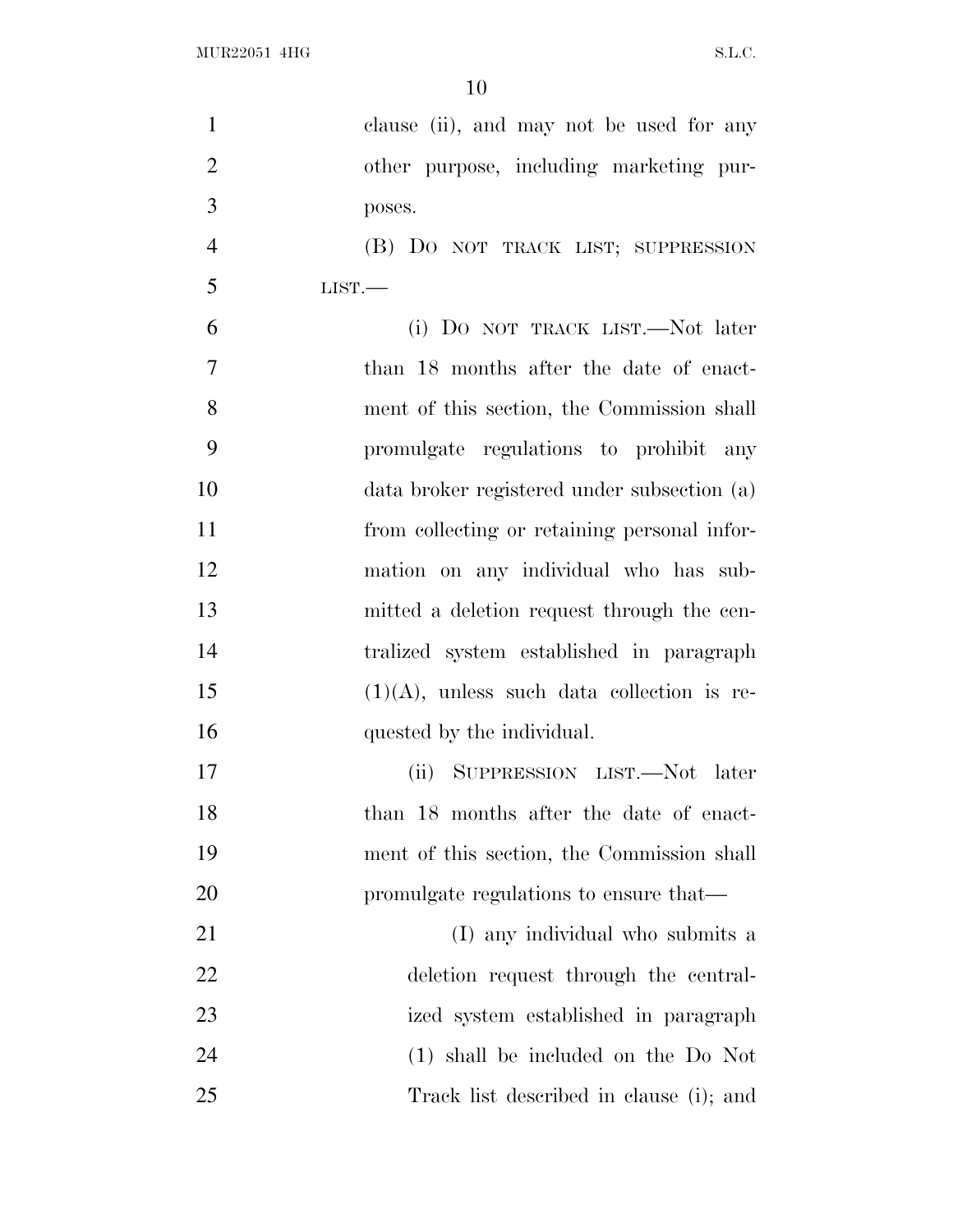| $\mathbf{1}$   | (II) each data broker registered                |
|----------------|-------------------------------------------------|
| $\overline{2}$ | under subsection $(a)$ —                        |
| 3              | (aa) may not collect or re-                     |
| $\overline{4}$ | tain more personal information                  |
| 5              | than is necessary to identify an                |
| 6              | individual who is included on the               |
| 7              | Do Not Track list; and                          |
| 8              | (bb) in the case that unnec-                    |
| 9              | essary personal information is                  |
| 10             | collected or retained, shall imme-              |
| 11             | diately delete any personal infor-              |
| 12             | mation not required to comply                   |
| 13             | with the regulations promulgated                |
| 14             | under this subparagraph.                        |
| 15             | (C) ANNUAL REPORT.—Each data broker             |
| 16             | registered under subsection (a) shall submit to |
| 17             | the Commission, on an annual basis, a report    |
| 18             | $on$ —                                          |
| 19             | (i) the completion rate with respect to         |
| 20             | the completion of deletion requests under       |
| 21             | subparagraph $(A)$ ; and                        |
| 22             | (ii) the effectiveness of the suppres-          |
| 23             | sion list under subparagraph (B)(ii), in-       |
| 24             | cluding—                                        |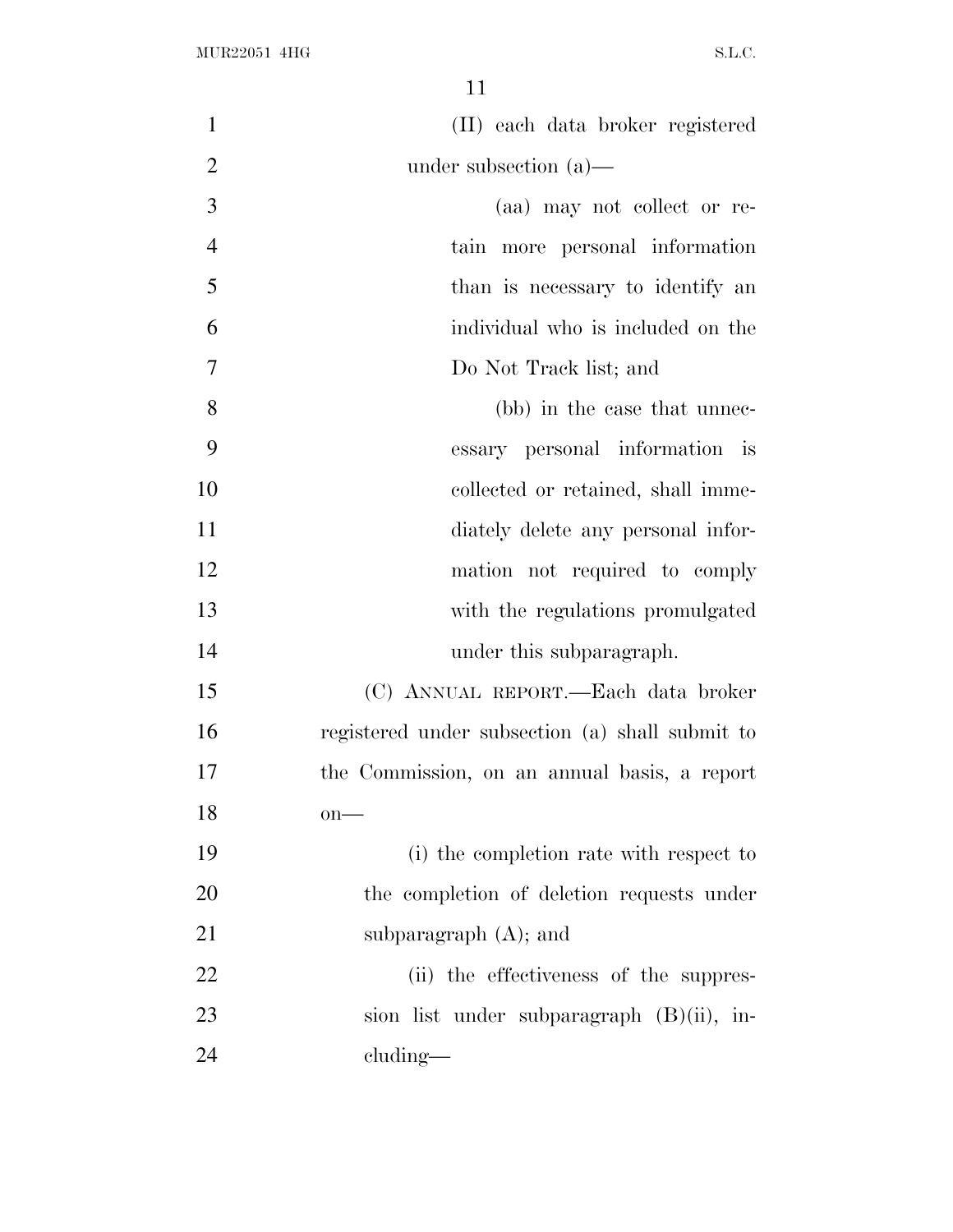| $\mathbf{1}$   | (I) the number of times the data            |
|----------------|---------------------------------------------|
| $\overline{2}$ | broker collected personal information       |
| 3              | related to an individual included on        |
| $\overline{4}$ | the suppression list;                       |
| 5              | (II) the number of times the data           |
| 6              | broker collected data resulting in a        |
| $\overline{7}$ | match with the hashed registries            |
| 8              | maintained by the Commission as de-         |
| 9              | scribed in paragraph $(1)(B)(iv)$ ; and     |
| 10             | (III) whether the regulations pro-          |
| 11             | mulgated under subparagraph (B)             |
| 12             | and the structure or format of the          |
| 13             | hashed registries promote efficient         |
| 14             | comparison of the suppression list          |
| 15             | with information collected or retained      |
| 16             | by the data broker.                         |
| 17             | (D) AUDIT.—                                 |
| 18             | (i) IN GENERAL.—Not later than 3            |
| 19             | years after the date of enactment of this   |
| 20             | section, and every 3 years thereafter, each |
| 21             | data broker registered under subsection (a) |
| 22             | shall undergo an independent third party    |
| 23             | audit to determine compliance with this     |
| 24             | subsection.                                 |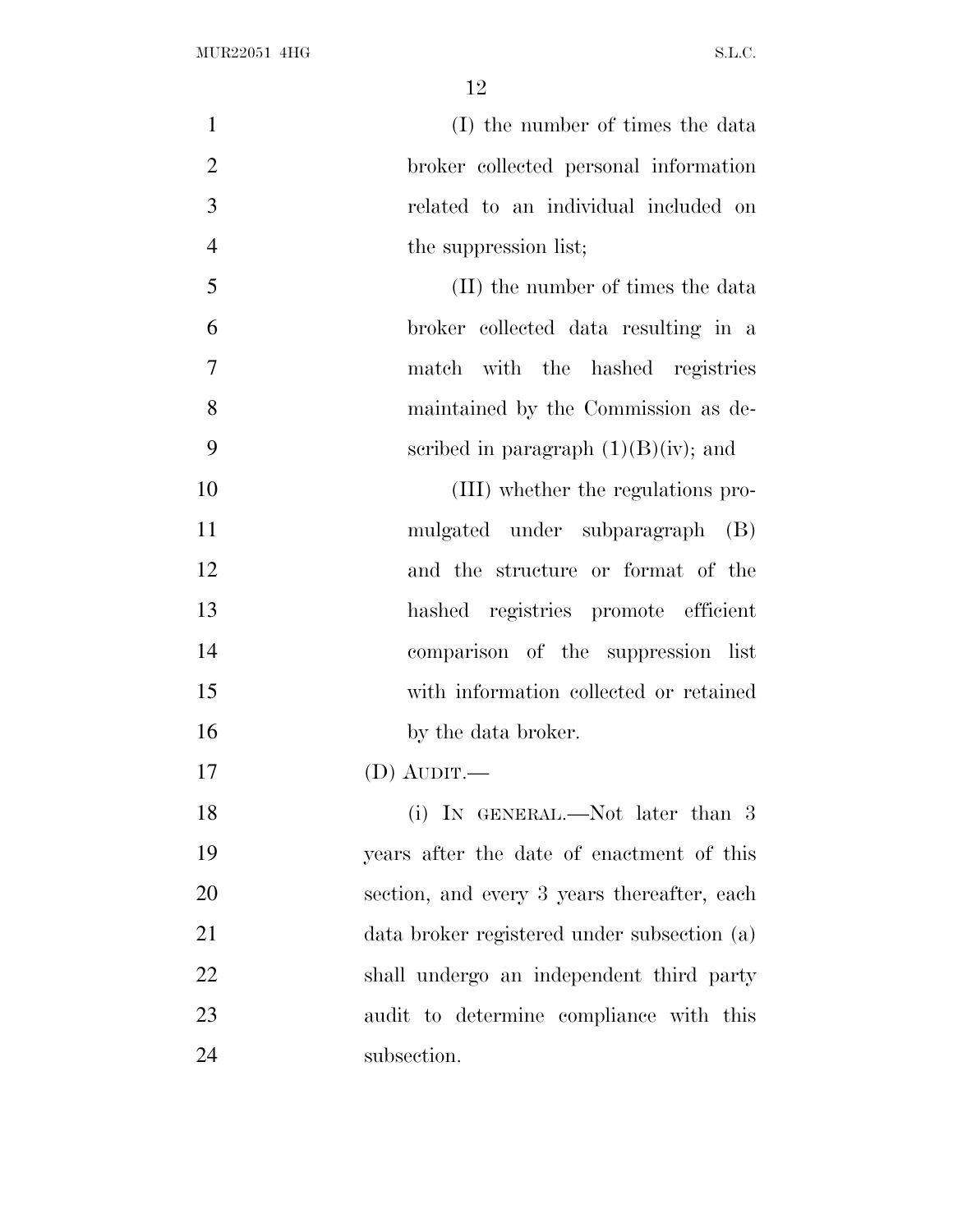| $\mathbf{1}$   | (ii) AUDIT REPORT.—Not later than 6              |
|----------------|--------------------------------------------------|
| $\overline{2}$ | months after the completion of any audit         |
| 3              | under clause (i), each such data broker          |
| $\overline{4}$ | shall submit to the Commission any report        |
| 5              | produced as a result of the audit, along         |
| 6              | with any related materials.                      |
| $\tau$         | (iii) MAINTAIN RECORDS.—Each such                |
| 8              | data broker shall maintain the materials         |
| 9              | described in clause (ii) for a period of not     |
| 10             | less than 6 years.                               |
| 11             | $(3)$ ANNUAL FEE.—                               |
| 12             | (A) IN GENERAL.—Subject to subpara-              |
| 13             | graph (B), each data broker registered under     |
| 14             | subsection (a) and who maintains any per-        |
| 15             | sistent identifiers (as described in paragraph   |
| 16             | $(1)(B)(iii)$ shall pay to the Commission, on an |
| 17             | annual basis, a subscription fee determined by   |
| 18             | the Commission to access the database.           |
| 19             | (B) LIMIT.—The amount of the subscrip-           |
| 20             | tion fee under subparagraph (A) may not ex-      |
| 21             | ceed 1 percent of the expected annual cost of    |
| 22             | operating the centralized system and hashed      |
| 23             | registries described in paragraph (1), as deter- |
| 24             | mined by the Commission.                         |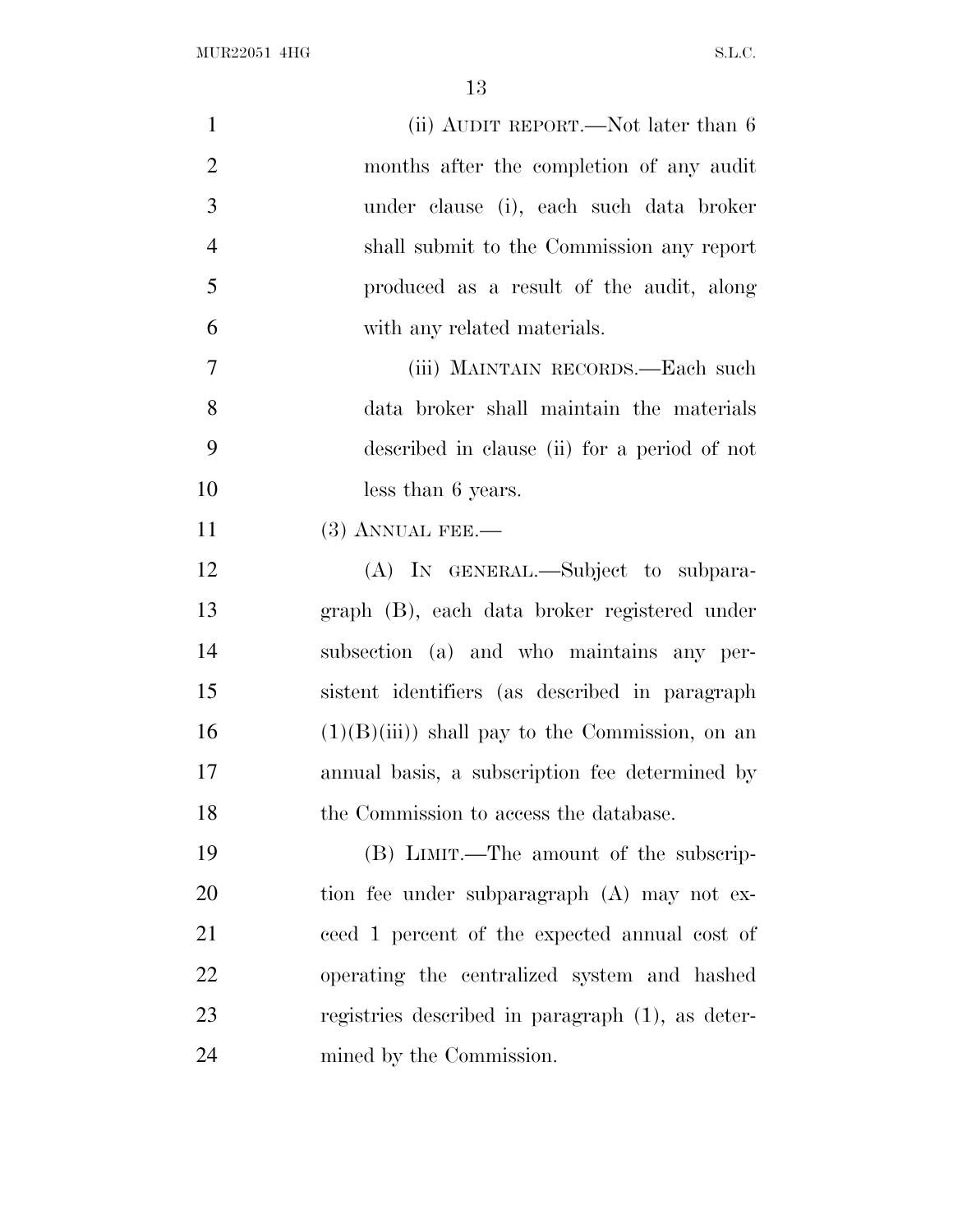| $\mathbf{1}$   | (C) AVAILABILITY.—Any amounts col-                      |
|----------------|---------------------------------------------------------|
| $\overline{2}$ | lected by the Commission pursuant to this               |
| 3              | paragraph shall be available without further ap-        |
| $\overline{4}$ | propriation to the Commission for the purpose           |
| 5              | of enforcing and administering this Act, includ-        |
| 6              | ing the implementation and maintenance of               |
| $\overline{7}$ | such centralized system and hashed registries           |
| 8              | and the promotion of public awareness of the            |
| 9              | centralized system.                                     |
| 10             | (c) ENFORCEMENT BY THE COMMISSION.-                     |
| 11             | (1) UNFAIR OR DECEPTIVE ACTS OR PRAC-                   |
| 12             | TICES.—A violation of subsection (a) or (b) or a reg-   |
| 13             | ulation promulgated under this Act shall be treated     |
| 14             | as a violation of a rule defining an unfair or decep-   |
| 15             | tive act or practice under section $18(a)(1)(B)$ of the |
| 16             | Federal Trade Commission Act (15 U.S.C.                 |
| 17             | $57a(a)(1)(B)$ .                                        |
| 18             | (2) POWERS OF THE COMMISSION.-                          |
| 19             | (A) IN GENERAL.—The Commission shall                    |
| 20             | enforce this section in the same manner, by the         |
| 21             | same means, and with the same jurisdiction,             |
| 22             | powers, and duties as though all applicable             |
| 23             | terms and provisions of the Federal Trade               |
| 24             | Commission Act (15 U.S.C. 41 et seq.) were in-          |
| 25             | corporated into and made a part of this Act.            |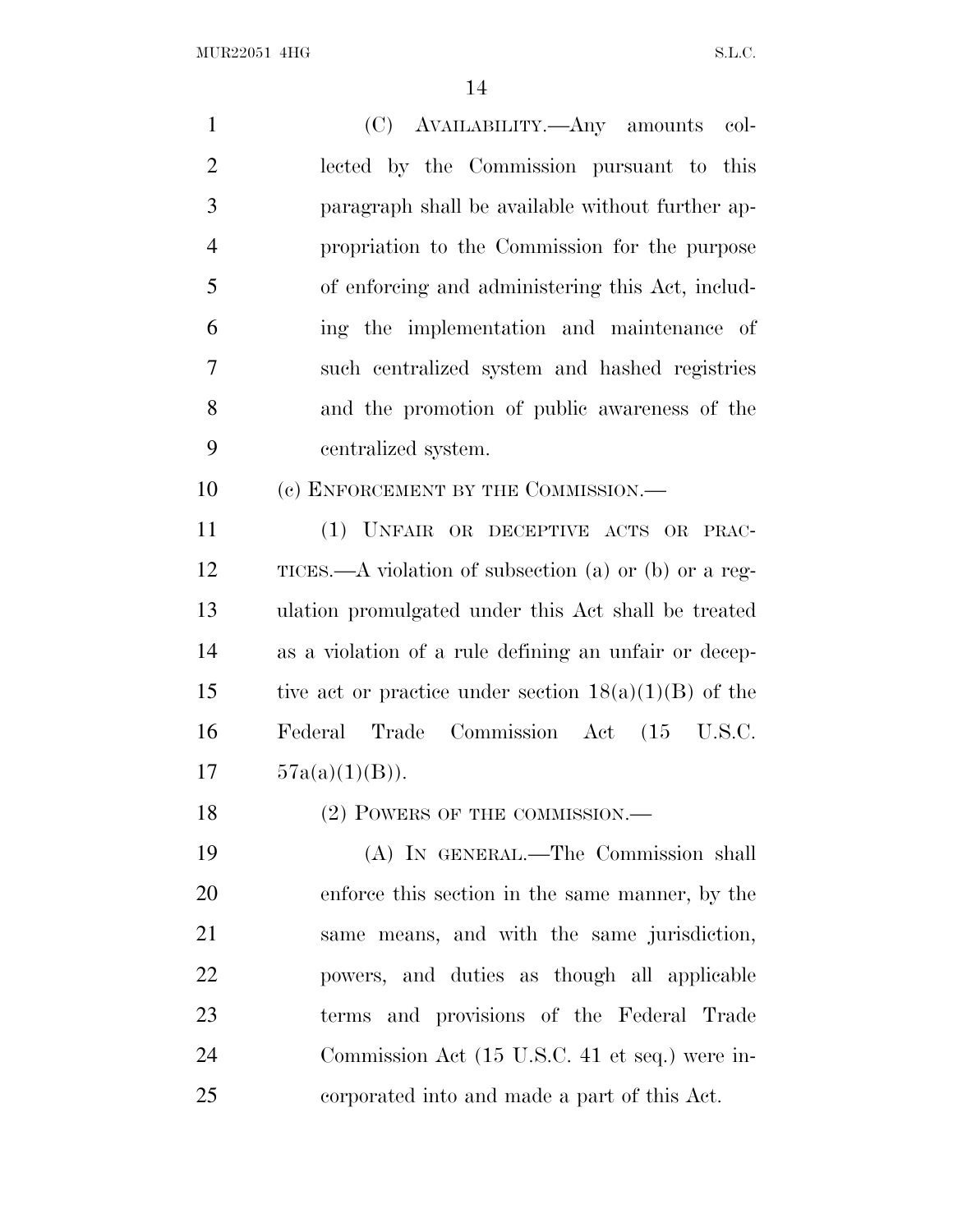| $\mathbf{1}$   | (B) PRIVILEGES AND IMMUNITIES.—Any                  |
|----------------|-----------------------------------------------------|
| $\overline{2}$ | person who violates subsection (a) or (b) or a      |
| 3              | regulation promulgated under this Act shall be      |
| $\overline{4}$ | subject to the penalties and entitled to the        |
| 5              | privileges and immunities provided in the Fed-      |
| 6              | eral Trade Commission Act (15 U.S.C. 41 et          |
| 7              | $seq.$ ).                                           |
| 8              | (C) AUTHORITY PRESERVED.—Nothing in                 |
| 9              | this section shall be construed to limit the au-    |
| 10             | thority of the Commission under any other pro-      |
| 11             | vision of law.                                      |
| 12             | (D) RULEMAKING.—The Commission shall                |
| 13             | promulgate in accordance with section 553 of        |
| 14             | title 5, United States Code, such rules as may      |
| 15             | be necessary to carry out this section.             |
| 16             | (d) STUDY AND REPORT.—                              |
| 17             | (1) STUDY.—The Commission shall conduct a           |
| 18             | study on the implementation and enforcement of this |
| 19             | section. Such study shall include—                  |
| 20             | (A) an analysis of the effectiveness of the         |
| 21             | centralized system established in subsection        |
| 22             | (b)(1)(A);                                          |
| 23             | the number deletion requests sub-<br>(B)            |
| 24             | mitted annually using such centralized system;      |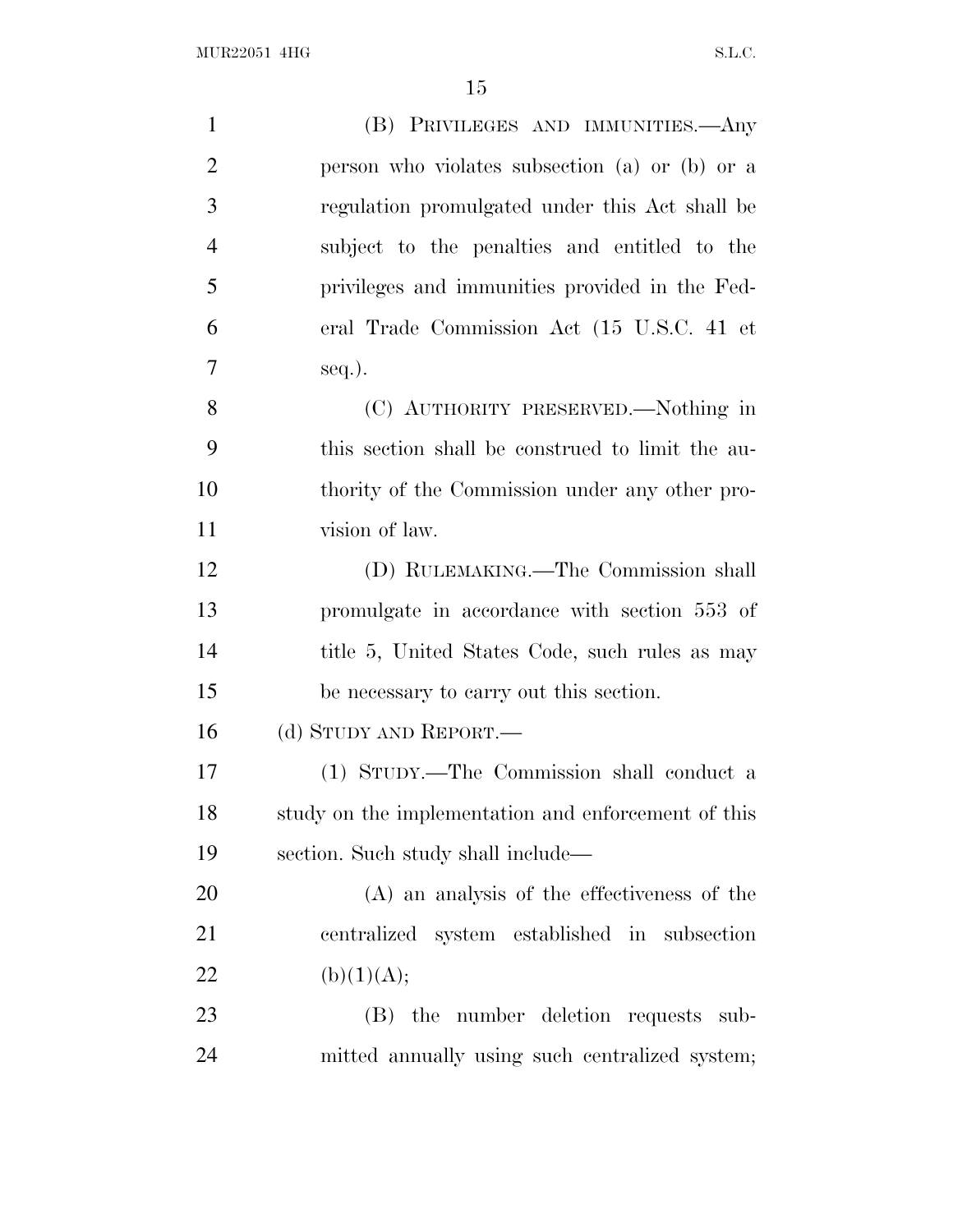$\rm MUR22051\ 4HG \qquad \qquad S.L.C.$ 

| $\mathbf{1}$   | (C) an analysis of the progress of coordi-           |
|----------------|------------------------------------------------------|
| $\overline{2}$ | nating the operation and enforcement of such         |
| 3              | requests with similar systems established and        |
| $\overline{4}$ | maintained by the various States; and                |
| 5              | (D) any other area determined appropriate            |
| 6              | by the Commission.                                   |
| 7              | $(2)$ REPORT.—Not later than 3 years after the       |
| 8              | date of enactment of this section, and annually      |
| 9              | thereafter for each of the next 4 years, the Commis- |
| 10             | sion shall submit to the Committee on Commerce,      |
| 11             | Science, and Transportation of the Senate and the    |
| 12             | Committee on Energy and Commerce of the House        |
| 13             | of Representatives a report containing—              |
| 14             | (A) the results of the study conducted               |
| 15             | under paragraph $(1)$ ;                              |
| 16             | (B) a summary of any enforcement actions             |
| 17             | taken pursuant to this Act; and                      |
| 18             | (C) recommendations for such legislation             |
| 19             | and administrative action as the Commission          |
| 20             | determines appropriate.                              |
| 21             | (e) DEFINITIONS.—In this section:                    |
| 22             | COMMISSION.—The term "Commission"<br>(1)             |
| 23             | means the Federal Trade Commission.                  |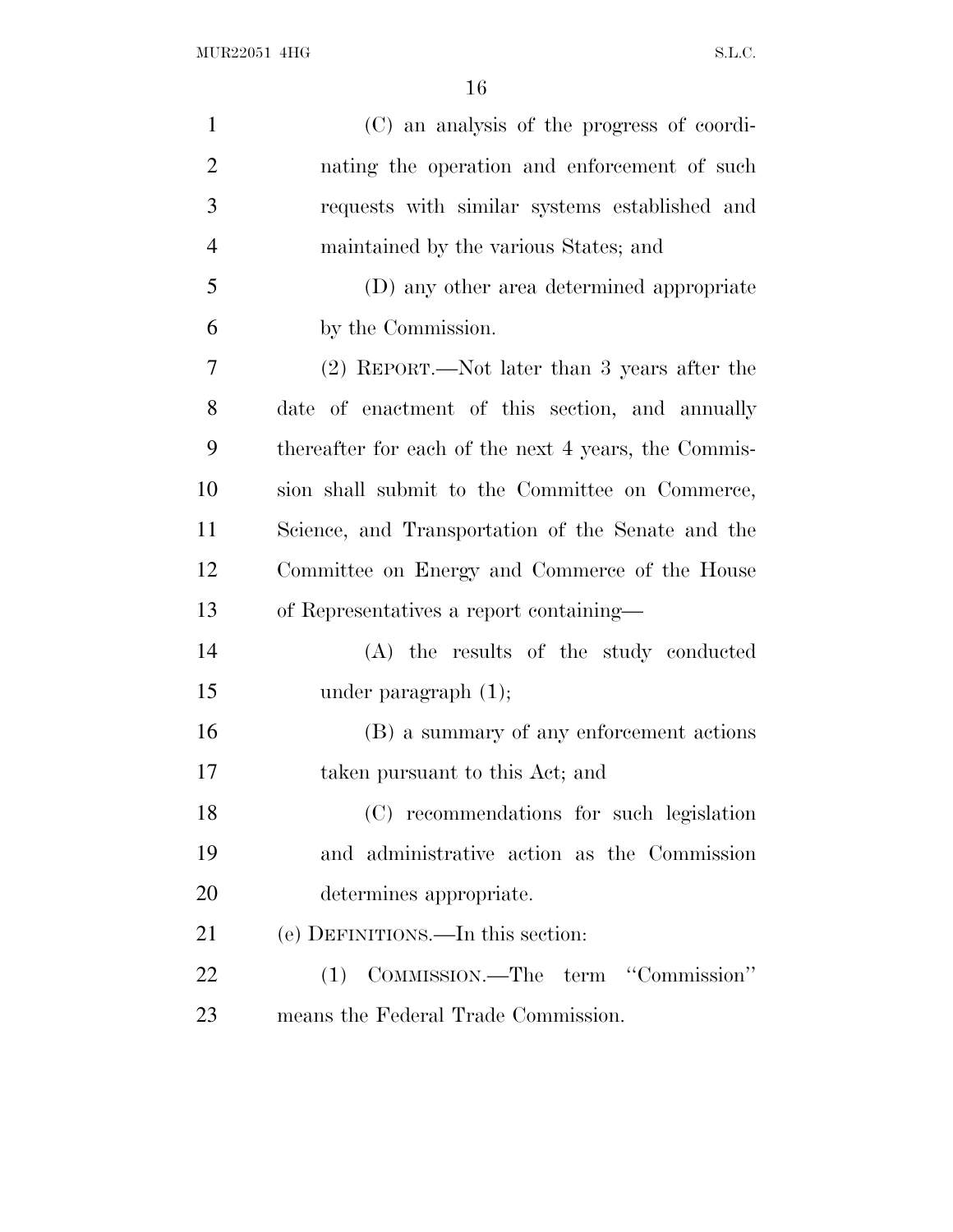| $\mathbf{1}$   | ${\bf CREDENTIALING\quad \, PROCESS.} {\bf - The}$<br>(2)<br>term |
|----------------|-------------------------------------------------------------------|
| $\overline{2}$ | "credentialing process" means the practice of taking              |
| 3              | reasonable steps to confirm—                                      |
| $\overline{4}$ | (A) the identity of the entity with whom                          |
| 5              | the data broker has a direct relationship;                        |
| 6              | (B) that any data disclosed to the entity                         |
| 7              | by such data broker will be used for the de-                      |
| 8              | scribed purpose of such disclosure; and                           |
| 9              | (C) that such data will not be used for un-                       |
| 10             | lawful purposes.                                                  |
| 11             | $(3)$ DATA BROKER.—                                               |
| 12             | IN GENERAL.—The<br>term "data<br>(A)                              |
| 13             | broker" means an entity that knowingly collects                   |
| 14             | or obtains the personal information of an indi-                   |
| 15             | vidual with whom the entity does not have a di-                   |
| 16             | rect relationship and then—                                       |
| 17             | (i) uses the personal information to                              |
| 18             | perform a service for a third party; or                           |
| 19             | (ii) sells, licenses, trades, provides for                        |
| 20             | consideration, or is otherwise compensated                        |
| 21             | for disclosing personal information to a                          |
| 22             | third party.                                                      |
| 23             | (B) EXCLUSION.—The term "data broker"                             |
| 24             | does not include an entity who solely uses, sells,                |
| 25             | licenses, trades, provides for consideration, or is               |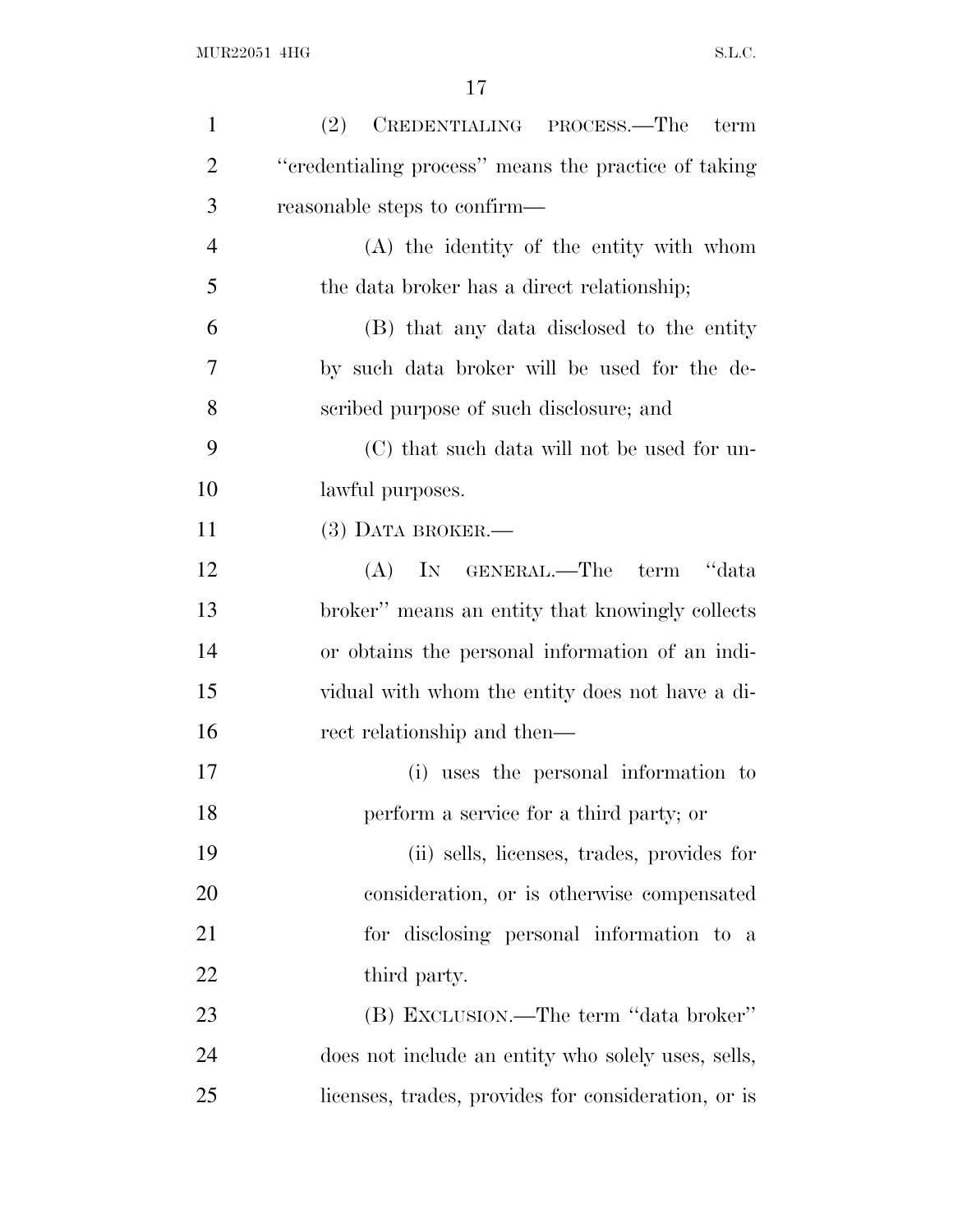| $\mathbf{1}$   | otherwise compensated for disclosing personal    |
|----------------|--------------------------------------------------|
| $\overline{2}$ | information for one or more of the following ac- |
| 3              | tivities:                                        |
| $\overline{4}$ | (i) Providing 411 directory assistance           |
| 5              | or directory information services, including     |
| 6              | name, address, and telephone number, on          |
| $\overline{7}$ | behalf of or as a function of a tele-            |
| 8              | communications carrier.                          |
| 9              | (ii) Providing an individual's publicly          |
| 10             | available information if the information is      |
| 11             | being used by the recipient as it relates to     |
| 12             | that individual's business or profession.        |
| 13             | (iii) Providing or using personal infor-         |
| 14             | mation in a manner that is regulated             |
| 15             | under another Federal or State law, in-          |
| 16             | cluding the Fair Credit Reporting Act, the       |
| 17             | Gramm-Leach-Bliley Act, or the Health            |
| 18             | Insurance Portability and Accountability         |
| 19             | Act.                                             |
| 20             | (iv) Providing personal information to           |
| 21             | a third party at the express direction of        |
| 22             | the individual for a clearly disclosed single-   |
| 23             | use purpose.                                     |
| 24             | (v) Providing or using personal infor-           |
| 25             | mation for assessing, verifying, or authen-      |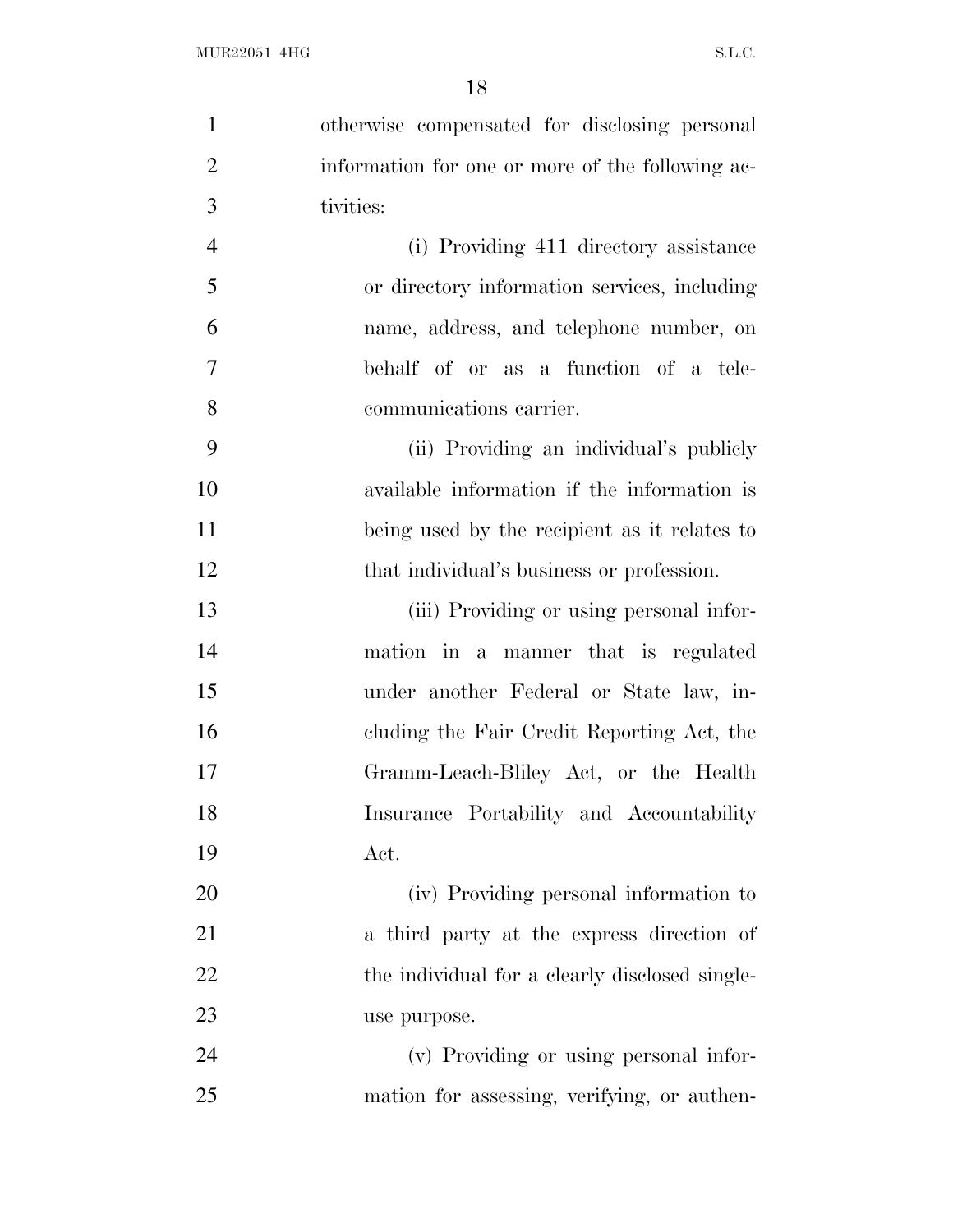| $\mathbf{1}$   | ticating an individual's identity, or for in-      |
|----------------|----------------------------------------------------|
| $\overline{2}$ | vestigating or preventing actual or poten-         |
| 3              | tial fraud.                                        |
| $\overline{4}$ | (vi) Gathering, preparing, collecting,             |
| 5              | photographing, recording, writing, editing,        |
| 6              | reporting, or publishing news or informa-          |
| 7              | tion that concerns local, national, or inter-      |
| 8              | national events or other matters of public         |
| 9              | interest for dissemination to the public.          |
| 10             | (C) EXCLUSION FROM SALE.—                          |
| 11             | (i) IN GENERAL.—For purposes of                    |
| 12             | this paragraph, the term "sells" does not          |
| 13             | include a one-time or occasional sale of as-       |
| 14             | sets of an entity as part of a transfer of         |
| 15             | control of those assets that is not part of        |
| 16             | the ordinary conduct of the entity.                |
| 17             | (ii) NOTICE REQUIRED.—To meet the                  |
| 18             | exclusion criteria described in clause (i), an     |
| 19             | entity must provide notice to the Commis-          |
| 20             | sion, in the manner determined appro-              |
| 21             | priate by the Commission, of any such one-         |
| 22             | time or occasional sale of assets.                 |
| 23             | $(4)$ DELETE.—The term "delete" means to re-       |
| 24             | move or destroy information such that the informa- |
| 25             | tion is not maintained in human- or machine-read-  |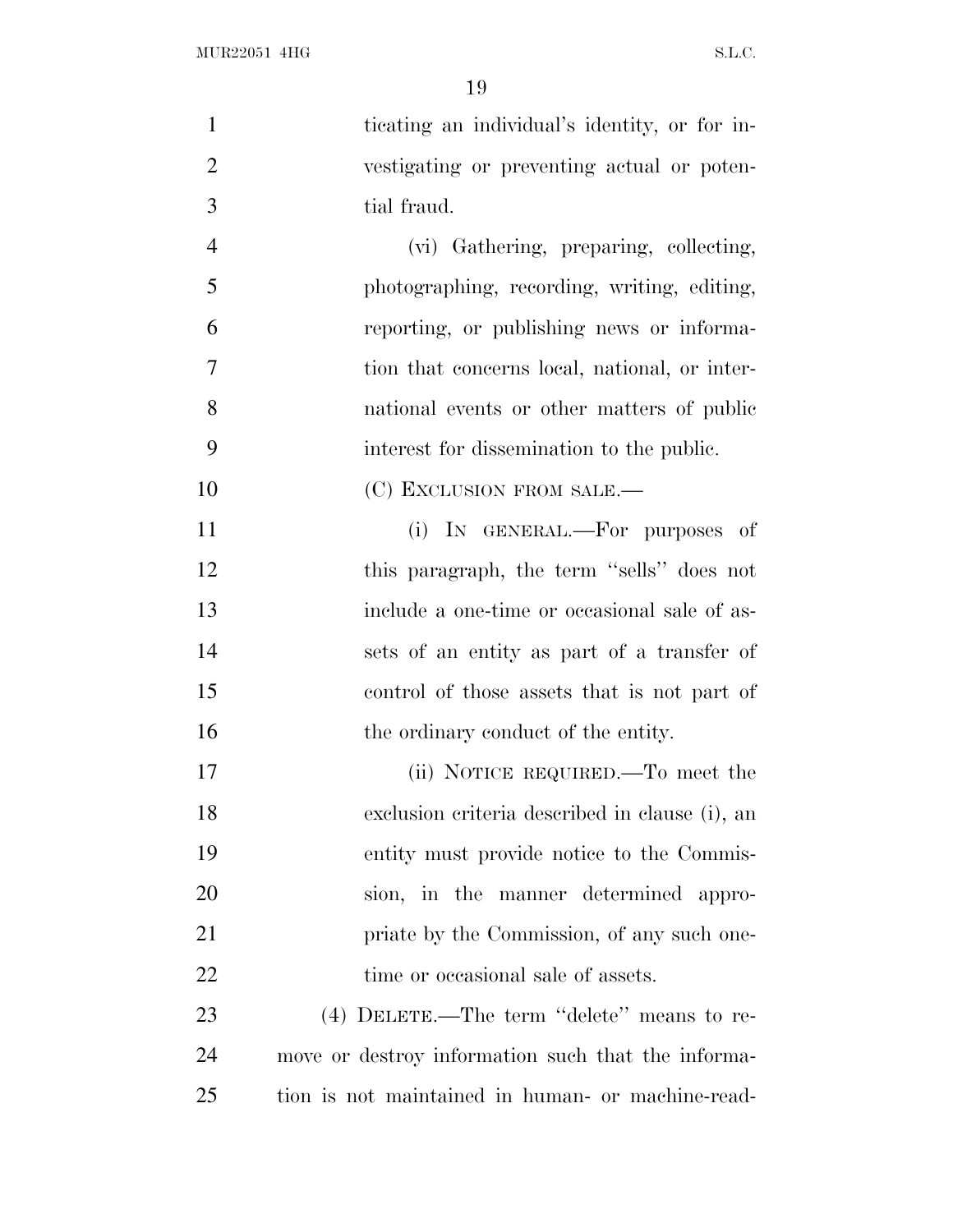| $\mathbf{1}$   | able form and cannot be retrieved or utilized in such |
|----------------|-------------------------------------------------------|
| $\overline{2}$ | form in the normal course of business.                |
| 3              | $(5)$ DIRECT RELATIONSHIP.—                           |
| $\overline{4}$ | (A) IN GENERAL.—The term "direct rela-                |
| 5              | tionship" means a relationship between an indi-       |
| 6              | vidual and an entity where the individual—            |
| $\tau$         | (i) is a current customer;                            |
| 8              | (ii) has obtained a good or service                   |
| 9              | from the entity within the prior 18                   |
| 10             | months; or                                            |
| 11             | (iii) has made an inquiry about the                   |
| 12             | products or services of the entity within             |
| 13             | the prior 90 days.                                    |
| 14             | (B) EXCLUSION.—The term "direct rela-                 |
| 15             | tionship" does not include a relationship be-         |
| 16             | tween an individual and a data broker where           |
| 17             | the individual's only connection to the data          |
| 18             | broker is based on the individual's request—          |
| 19             | (i) for the data broker to delete the                 |
| 20             | personal information of the individual; or            |
| 21             | (ii) to opt-out of the data broker's col-             |
| 22             | lection or use of personal information, cer-          |
| 23             | tain sales of such information, or its data-          |
| 24             | bases.                                                |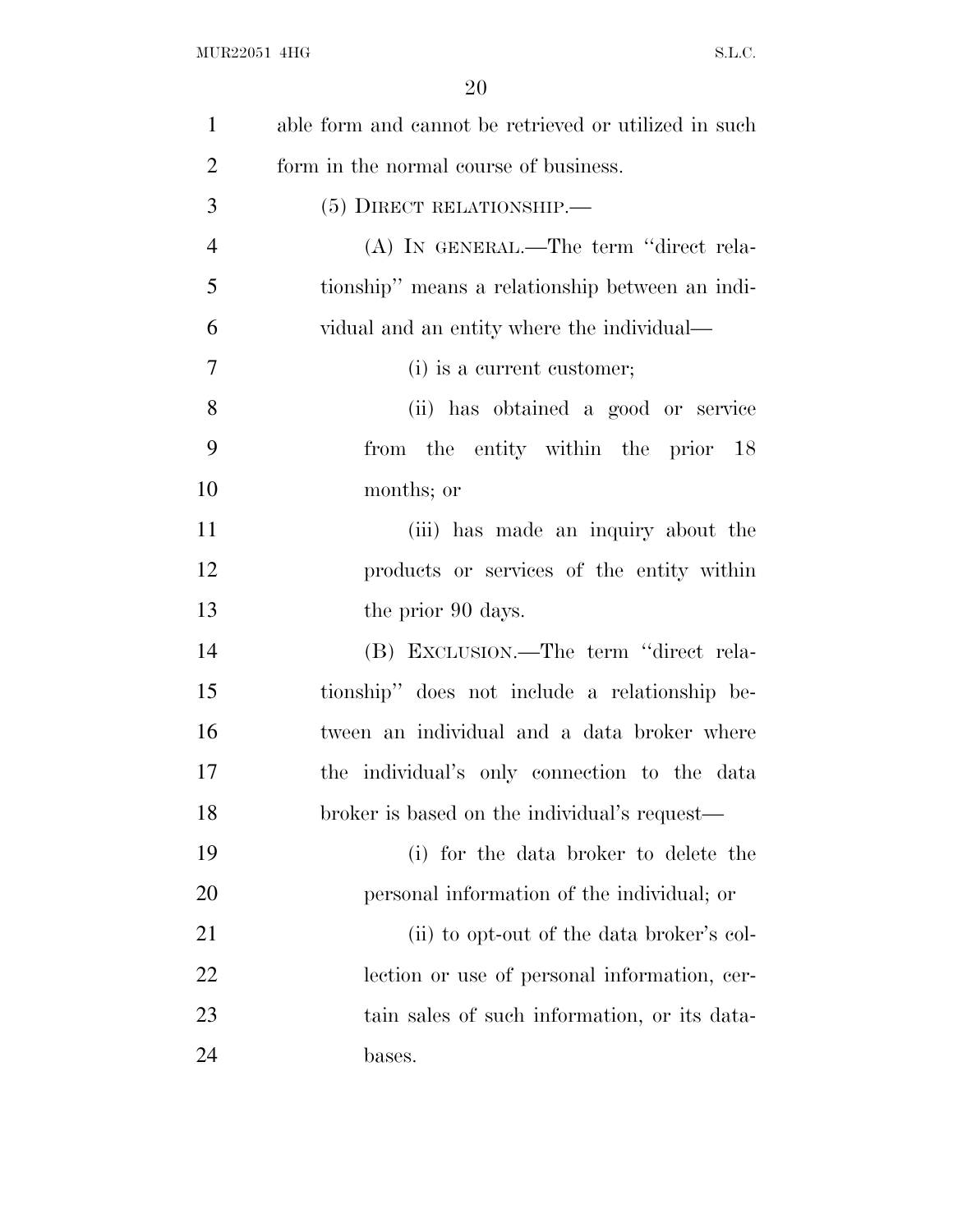| $\mathbf{1}$   | $(6)$ HASH.—The term "hash" means to input            |
|----------------|-------------------------------------------------------|
| $\overline{2}$ | data to a cryptographic, one-way, collision resistant |
| 3              | function that maps a bit string of arbitrary length   |
| $\overline{4}$ | to a fixed-length bit string to produce a cryp-       |
| 5              | tographically secure value.                           |
| 6              | (7) HASHED.—The term "hashed" means the               |
| 7              | type of value produced by hashing data.               |
| 8              | (8) HUMAN SUBJECTS RESEARCH.—The term                 |
| 9              | "human subjects research" means research that—        |
| 10             | (A) an investigator (whether professional             |
| 11             | or student) conducts on a living individual; and      |
| 12             | $(B)$ either—                                         |
| 13             | obtains information or biospeci-<br>(i)               |
| 14             | mens through intervention or interaction              |
| 15             | with the individual, and uses, studies, or            |
| 16             | analyzes the information or biospecimens;             |
| 17             | or                                                    |
| 18             | (ii) obtains, uses, studies, analyzes, or             |
| 19             | generates personal information or identifi-           |
| 20             | able biospecimens.                                    |
| 21             | (9) PERSONAL INFORMATION.—                            |
| 22             | (A) IN GENERAL.—The term "personal in-                |
| 23             | formation" means any information held by a            |
| 24             | data broker, regardless of how the information        |
| 25             | is collected, inferred, created, or obtained, that    |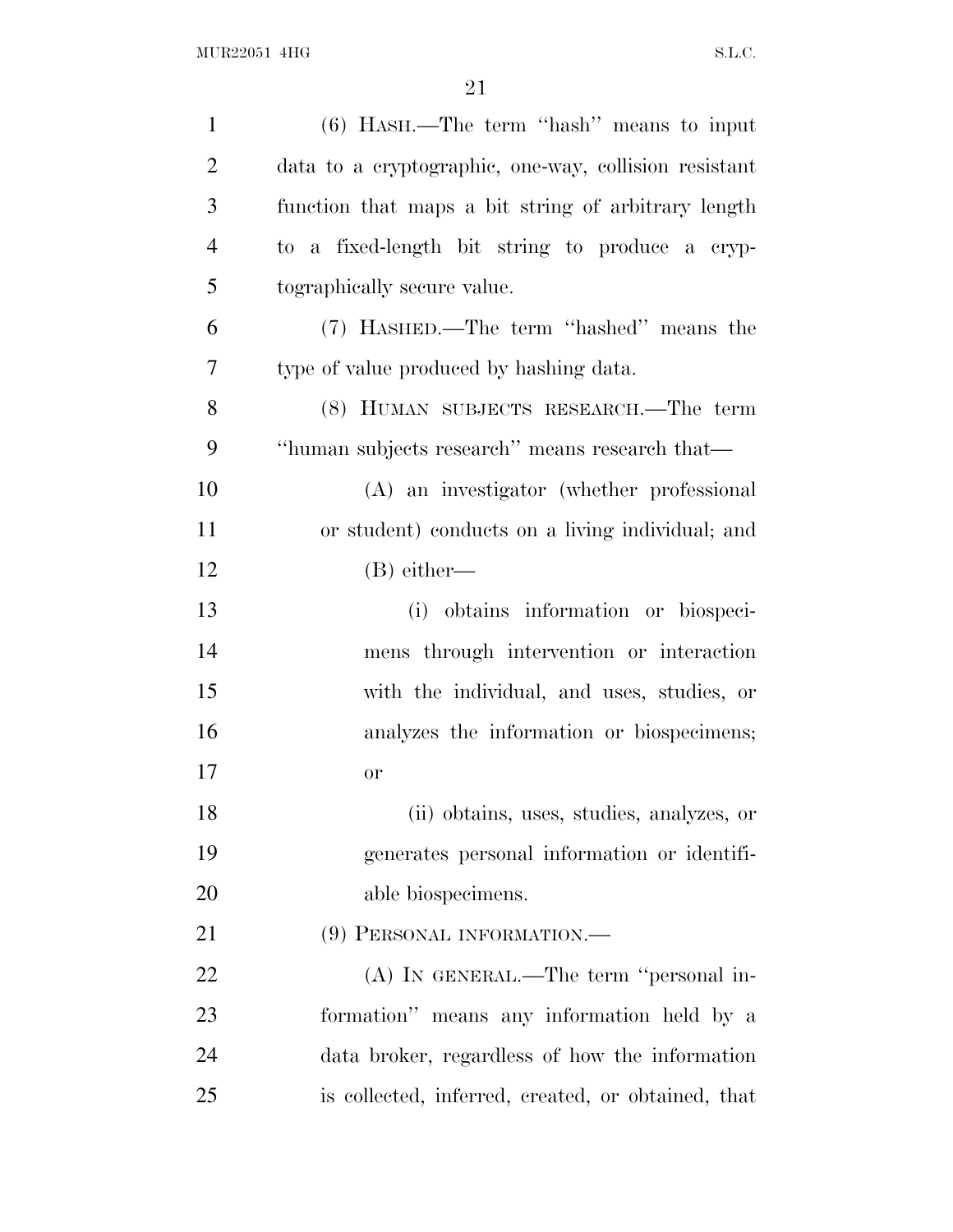| $\mathbf{1}$   | is linked or reasonably linkable by the data  |
|----------------|-----------------------------------------------|
| $\overline{2}$ | broker to a particular individual or consumer |
| 3              | device, including the following information:  |
| $\overline{4}$ | (i) Financial information, including          |
| 5              | any bank account number, credit card          |
| 6              | number, debit card number, or insurance       |
| $\tau$         | policy number.                                |
| 8              | (ii) A name, alias, home or other             |
| 9              | physical address, online identifier, Internet |
| 10             | Protocol address, email address, account      |
| 11             | name, State identification card number,       |
| 12             | driver's license number, passport number,     |
| 13             | or an identifying number on a government-     |
| 14             | issued identification.                        |
| 15             | (iii) Geolocation information.                |
| 16             | (iv) Biometric information.                   |
| 17             | (v) The contents of, attachments to,          |
| 18             | or parties to information, including with     |
| 19             | respect to email, text messages, picture      |
| 20             | messages, voicemails, audio conversations,    |
| 21             | or video conversations.                       |
| 22             | (vi) Web browsing history, including          |
| 23             | any search query.                             |
| 24             | (vii) Genetic sequencing information.         |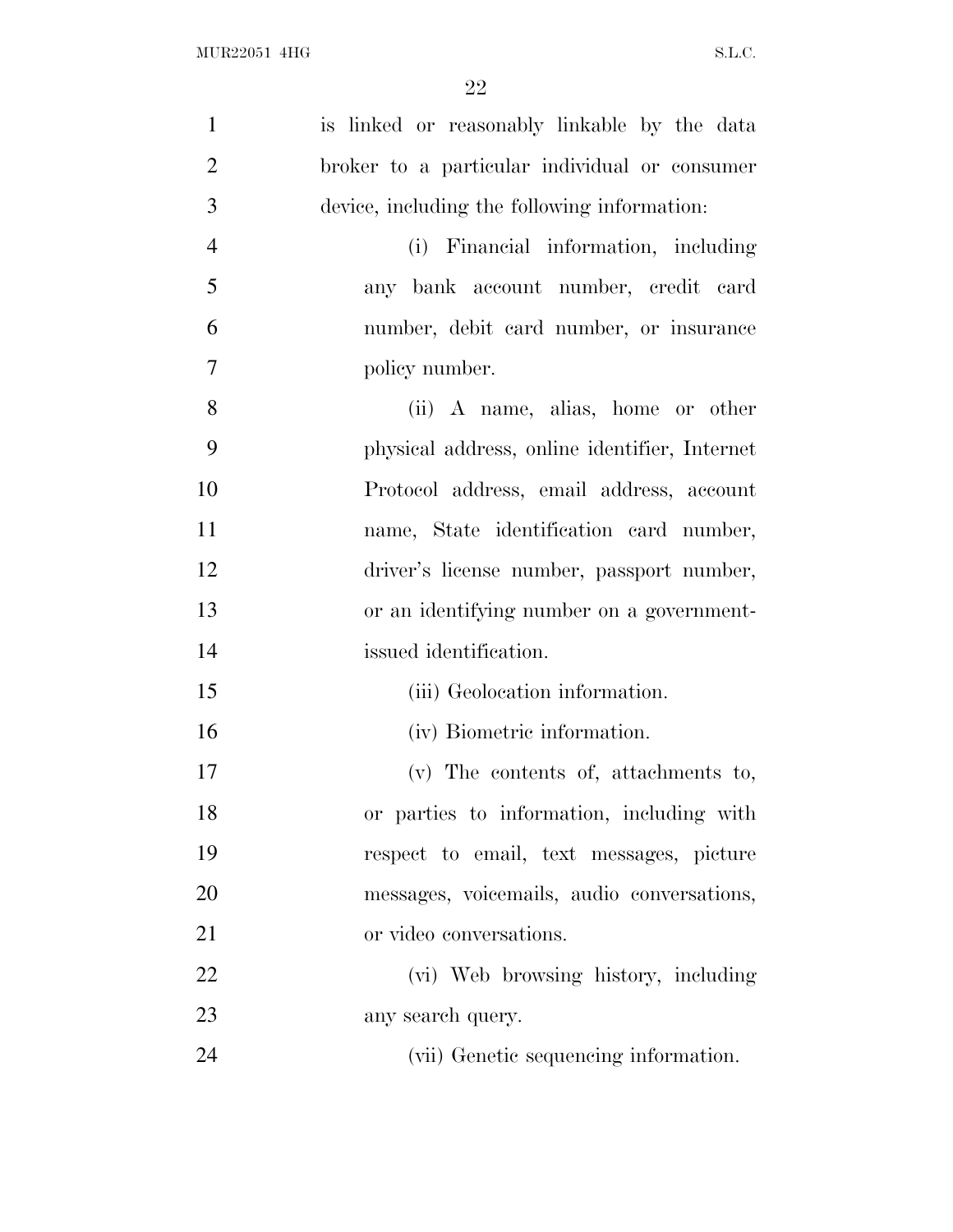| $\mathbf{1}$   | (viii) A device identifier, online identi-              |
|----------------|---------------------------------------------------------|
| $\overline{2}$ | fier, persistent identifier, or digital                 |
| 3              | fingerprinting information.                             |
| $\overline{4}$ | (ix) Any inference drawn from any of                    |
| 5              | the information described in this para-                 |
| 6              | graph that is used to create a profile about            |
| 7              | an individual that reflects such individual's           |
| 8              | preferences, characteristics, psychological             |
| 9              | trends, predispositions, behavior, attitudes,           |
| 10             | intelligence, abilities, or aptitudes.                  |
| 11             | (x) Any other information determined                    |
| 12             | appropriate by the Commission.                          |
| 13             | (B) LINKED OR REASONABLY LINKABLE.-                     |
| 14             | For purposes of subparagraph $(A)$ , information        |
| 15             | is "linked or reasonably linkable" to a par-            |
| 16             | ticular individual or consumer device if the in-        |
| 17             | formation can be used on its own or in com-             |
| 18             | bination with other information held by or read-        |
| 19             | ily accessible to a data broker to identify a par-      |
| 20             | ticular individual or consumer device.                  |
| 21             | (10) PROCESS.—The term "process" means to               |
| 22             | perform or direct the performance of an operation       |
| 23             | personal information, including the collection,<br>on   |
| 24             | transmission, use, disclosure, analysis, prediction, or |